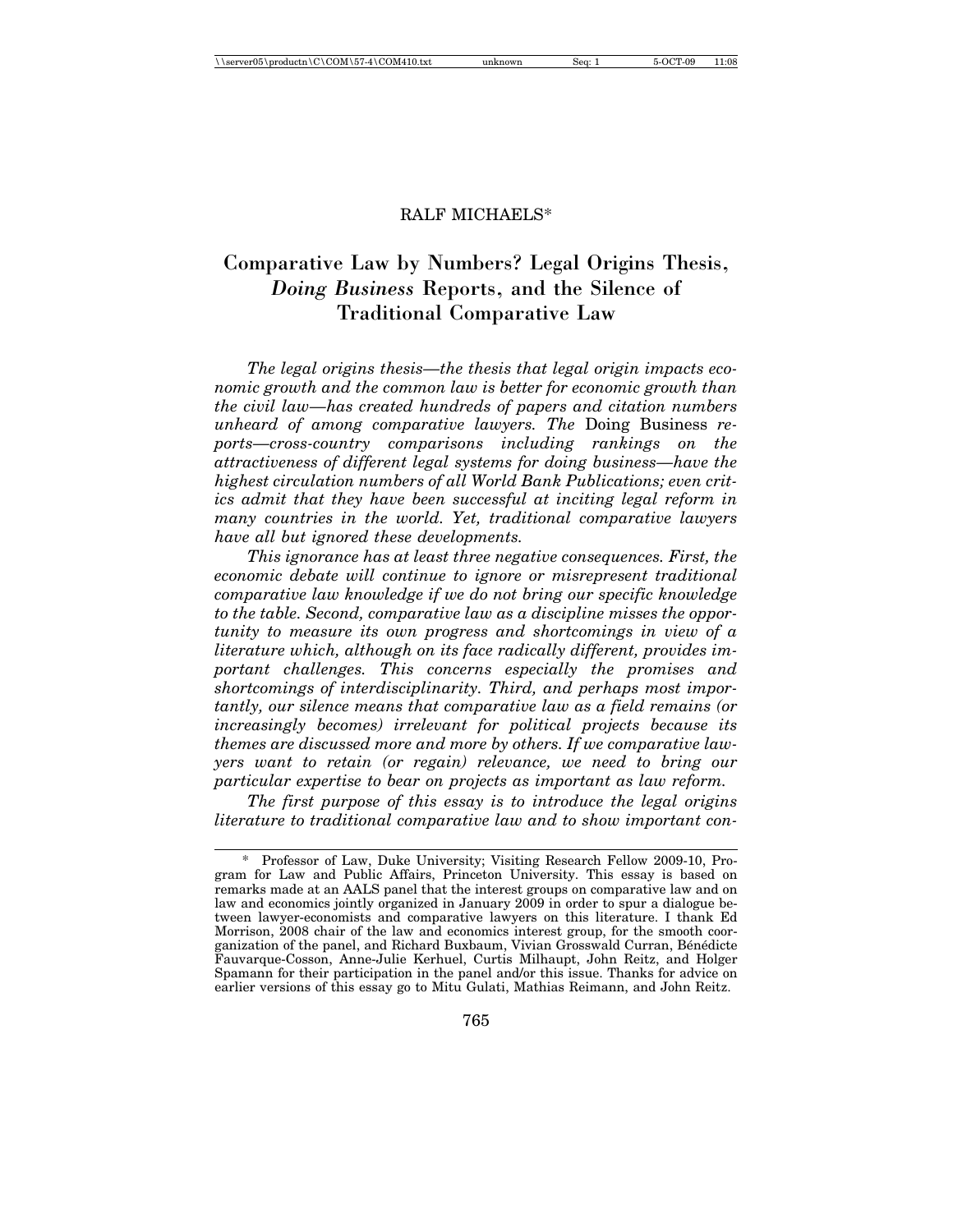*nections to the traditional themes of our discipline. A second purpose is to examine both what particular critique of this literature emerges from the knowledge of traditional comparative law and where traditional comparative law itself can learn from this literature. A third purpose, finally, is to consider the continuing relevance of comparative law. Will it be replaced by economics and statistics? Or is there a value specific to comparative law that cannot be supplanted?*

# I. INTRODUCTION

What is the most important development in comparative law you have never heard of? If you are a traditional comparative lawyer, chances are the answer is: the legal origins thesis and the *Doing Business* reports. The legal origins thesis—the thesis that the common law is better for economic growth than the civil law—has created hundreds of papers and citation numbers unheard of among comparative lawyers.1 The *Doing Business* reports—cross-country comparisons including rankings of the attractiveness of different legal systems for doing business—have the highest circulation numbers of all World Bank Publications; even critics admit that they have been successful at inciting legal reform in many countries in the world.

It should be obvious that both the legal origins thesis and the *Doing Business* reports are of the highest interest for comparative law. They take on central issues of our discipline: the difference between civil and common law, the transplantation of laws, the functionality of different laws. Indeed, lawyers have responded. There have been significant reactions from commercial law scholars, some of whom have accepted the thesis of the superior common law with little trepidation.<sup>2</sup> There have also been reactions from the (reemerging) field of law and development.3 Finally, area studies, in particular experts on Asian law, have provided mostly critical responses.4 Traditional comparative lawyers by contrast, seem to think that this debate research has nothing to do with us.5 Comparative

<sup>1.</sup> Mathias Siems, *Book Review*, 12 ED. L. REV. 334 (2008).

<sup>2.</sup> For a more critical perspective, see Mark Roe, *Legal Origin and Modern Stock Markets*, 120 HARV. L. REV. 460 (2006) (arguing for politics instead of legal origins as causal factor).

<sup>3.</sup> See also the contributions to a forthcoming symposium issue of the Brigham Young University Law Review on the topic "Evaluating Legal Origins Theory."

<sup>4.</sup> *E.g.* John K.M. Ohnesorge, *Developing Development Theory: Law and Development Orthodoxies and the Northeast Asian Experience*, 28 U. PA. J. INT'L ECON. L. (2007); Curtis Milhaupt, *Beyond Legal Origin: Rethinking Law's Relationship to the Economy—Implications for Policy,* 57 AM. J. COMP. L. 831 (2009); and the famous spoof by Mark West, *Legal Determinants of World Cup Success* (2002), http://ssrn. com/abstract=318940.

<sup>5.</sup> The most comprehensive exceptions are Mathias Siems, *Legal Origins: Reconciling Law & Finance and Comparative Law*, 52 MCGILL L.J. 55 (2007); Mathias Siems, *Statistische Rechtsvergleichung*, 37 RABELSZ 354 (2008).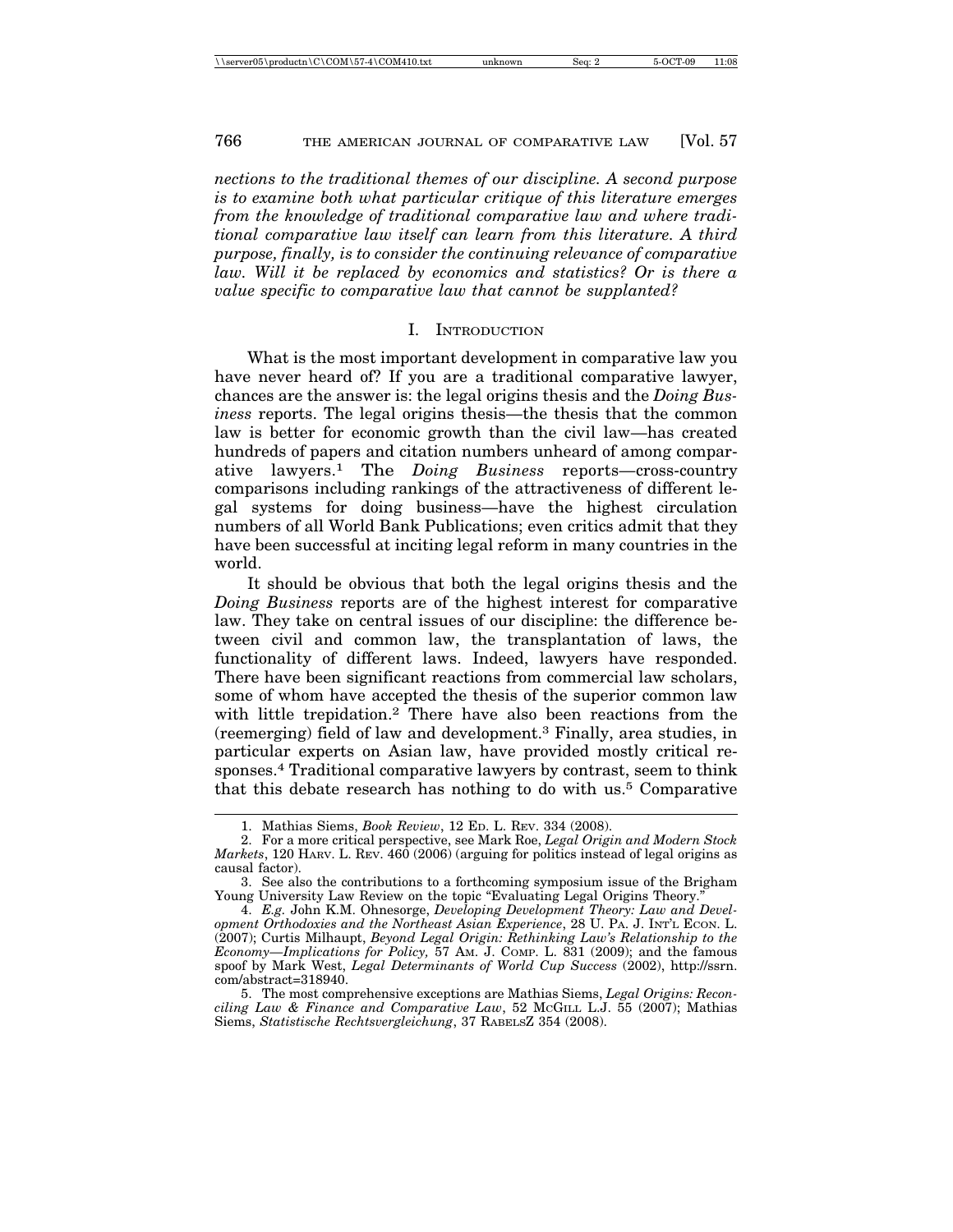law textbooks do not mention the new literature at all. Even more strikingly, comparative law texts on special subjects—legal families and traditions, comparative law and economics, legal transplants and reception—almost unanimously ignore this literature. This is true for survey texts in comparative law encyclopedias and handbooks, but also for the vast majority of other books and articles.

One can speculate about the reasons for this omission: the literature may not be known; it may be considered to belong to economics rather than to comparative law; it may be viewed as so seriously deficient that it does not even deserve mentioning. Be that as it may, this ignorance has at least three negative consequences. First, the economic debate will continue to ignore or misrepresent traditional comparative law knowledge if we do not bring our specific knowledge to the table. Second, comparative law as a discipline misses the opportunity to measure its own progress and shortcomings in view of a literature which, although on its face radically different, provides important challenges. This concerns especially the promises and shortcomings of interdisciplinarity. Third, and perhaps most importantly, our silence means that comparative law as a field remains (or increasingly becomes) irrelevant for political projects because its themes are discussed more and more by others. If we comparative lawyers want to retain (or regain) relevance, we need to bring our particular expertise to bear on projects as important as law reform.

The first purpose of this essay is to introduce the legal origins literature to traditional comparative law and to show important connections to the traditional themes of our discipline. A second purpose is to examine both what particular critique of this literature emerges from the knowledge of traditional comparative law and where traditional comparative law itself can learn from this literature. A third purpose, finally, is to consider the continuing relevance of comparative law. Will it be replaced by economics and statistics? Or is there a value specific to comparative law that cannot be supplanted?

The article first presents the academic legal origins literature and the *Doing Business* reports of the World Bank, as well as reactions to both and responses to these reactions (II). In the next, main, section, it discusses connections between the literature and several themes of traditional comparative law: the functional method and the common core approach, the role of legal families and traditions, the problem of commensurability and evaluation of legal systems, and the issues of legal transplants and law reform (III). Finally, the article discusses what comparative law can learn from the new methods discussed and from their astonishing political success (IV).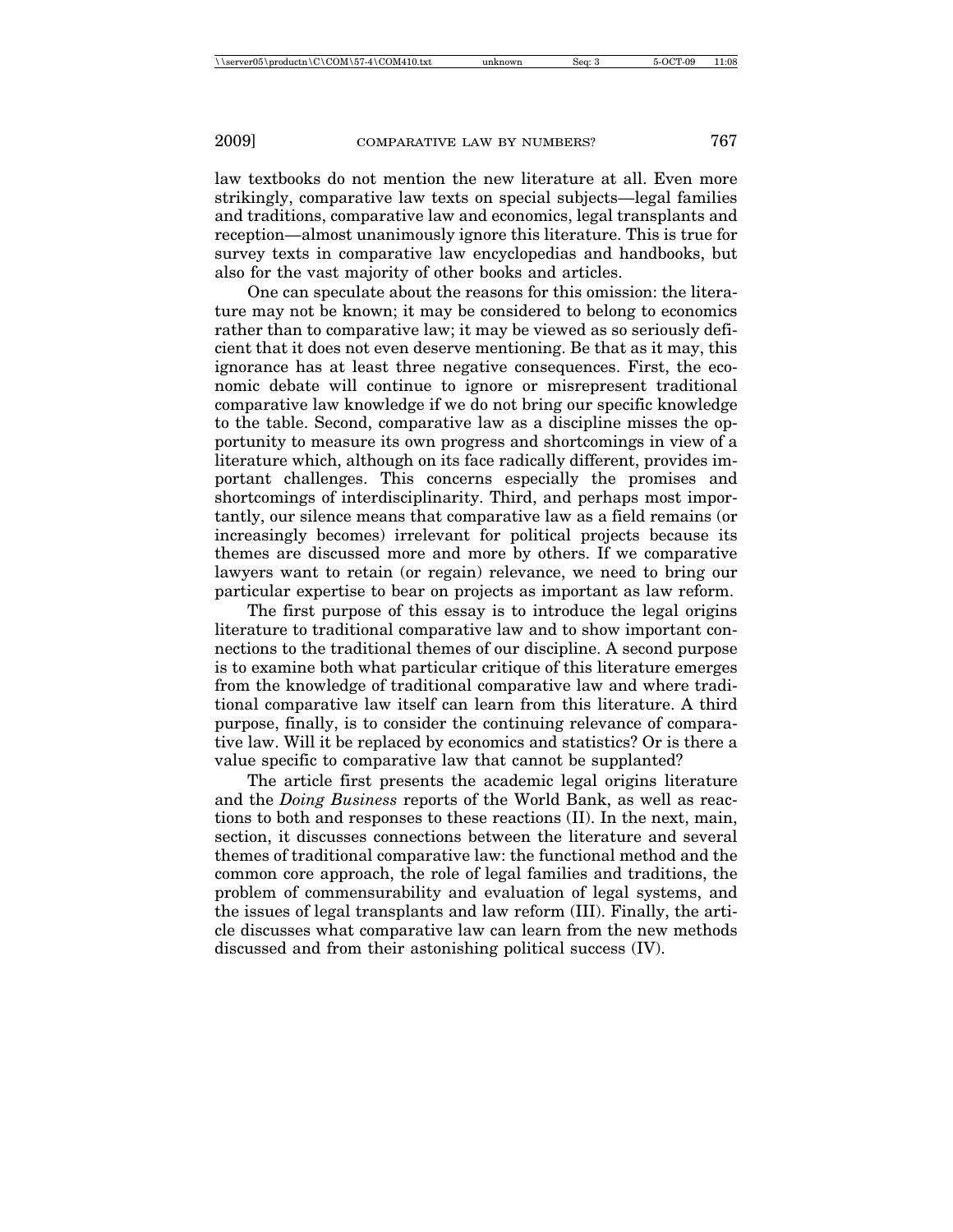## II. FROM LEGAL ORIGINS TO DOING BUSINESS

# *A. Legal Origins*

## 1. Presentation

The so-called legal origins thesis has emerged from the work, since 1997, of a relatively small number of economists, often referred to by their last name initials as LLSV or LLS. The thesis was first developed in the comparably narrow area of investor protection.<sup>6</sup> It has since been broadened into a theory that contains essentially two elements.

The first element is that "law matters": legal institutions have an impact on economic growth. This is in tune with neoclassical law and economics, which is based essentially on the idea that law should be measured by the incentives it sets for welfare-maximizing conduct. In this generality, the idea sounds uncontroversial, particularly to lawyers who believe, as do comparatists following Zweigert and Kötz, that what matters about the law is its functionality7 and that "law is social engineering."8 Yet the idea of legal engineering was doubtful already in the 1960s (i.e., around the time when Konrad Zweigert developed his methodology) among members of the first law and development school—mainly lawyers—who were frustrated with the limited success of law reform.9 More recently, however, faith in the transformative power of law has been revived, especially among economists.10 Still, there remains a methodological problem: even if rich countries have better laws, it is hard to determine whether these countries are rich because they have good laws and institutions, or whether they have good laws and institutions because they are rich

10. Davis & Trebilcock, *supra* note 9, at 898-915. **R**

<sup>6.</sup> Rafael La Porta, Florencio Lopez de Silanes, Andrei Shleifer, & Robert W. Vishny, *Legal Determinants of External Finance*, 52 J. OF FINANCE 1131 (1997); Rafael La Porta, Florencio Lopez de Silanes, Andrei Shleifer, & Robert W. Vishny, *Law and Finance*, 106 J. POL. ECON. 1113 (1998).

<sup>7.</sup> KONRAD ZWEIGERT & HEIN KÖTZ, AN INTRODUCTION TO COMPARATIVE LAW 34 (3d ed. 1996); for the epistemological basis, see Ralf Michaels, *The Functional Method of Comparative Law*, *in* THE OXFORD HANDBOOK OF COMPARATIVE LAW 339, 364-66 (Mathias Reimann & Reinhard Zimmermann eds., 2006).

<sup>8.</sup> ZWEIGERT & KOTZ, *id.* at 45 (3d ed. 1996). The earliest version of the chapter with the "current trends in legal science" (*id*.) it describes dates from 1960: Konrad Zweigert, *Méthodologie du droit comparé*, *in* I MÉLANGES OFFERTS A JACQUES MAURY 579 (1960). The idea of the lawyer as social engineer is borrowed from the early days of sociological jurisprudence; see Roscoe Pound, *The Theory of Judicial Decision*, 36 HARV.L.REV. 940, 954–58 (1923). *See now also* LEGAL ENGINEERING AND COMPARATIVE LAW (2 Vols., Eleanor Cashin-Ritaine ed., 2008-09).

<sup>9.</sup> The classical U.S. account is David Trubek & Marc Galanter, *Scholars in Self-Estrangement: Some Reflections on the Crisis in Law and Development Studies in the United States*, 1974 WIS. L. REV. 1062; *see also* John Henry Merryman, *Comparative Law and Social Change: On the Origins, Style, Decline and Revival of the Law and Development Movement*, 25 AM. J. COMP. L. 457 (1977); *and now* Kevin E. Davis & Michael J. Trebilcock, *The Relationship between Law and Development: Optimists versus Skeptics*, 56 AM. J. COMP. L. 895, *esp*. 915-38 (2008).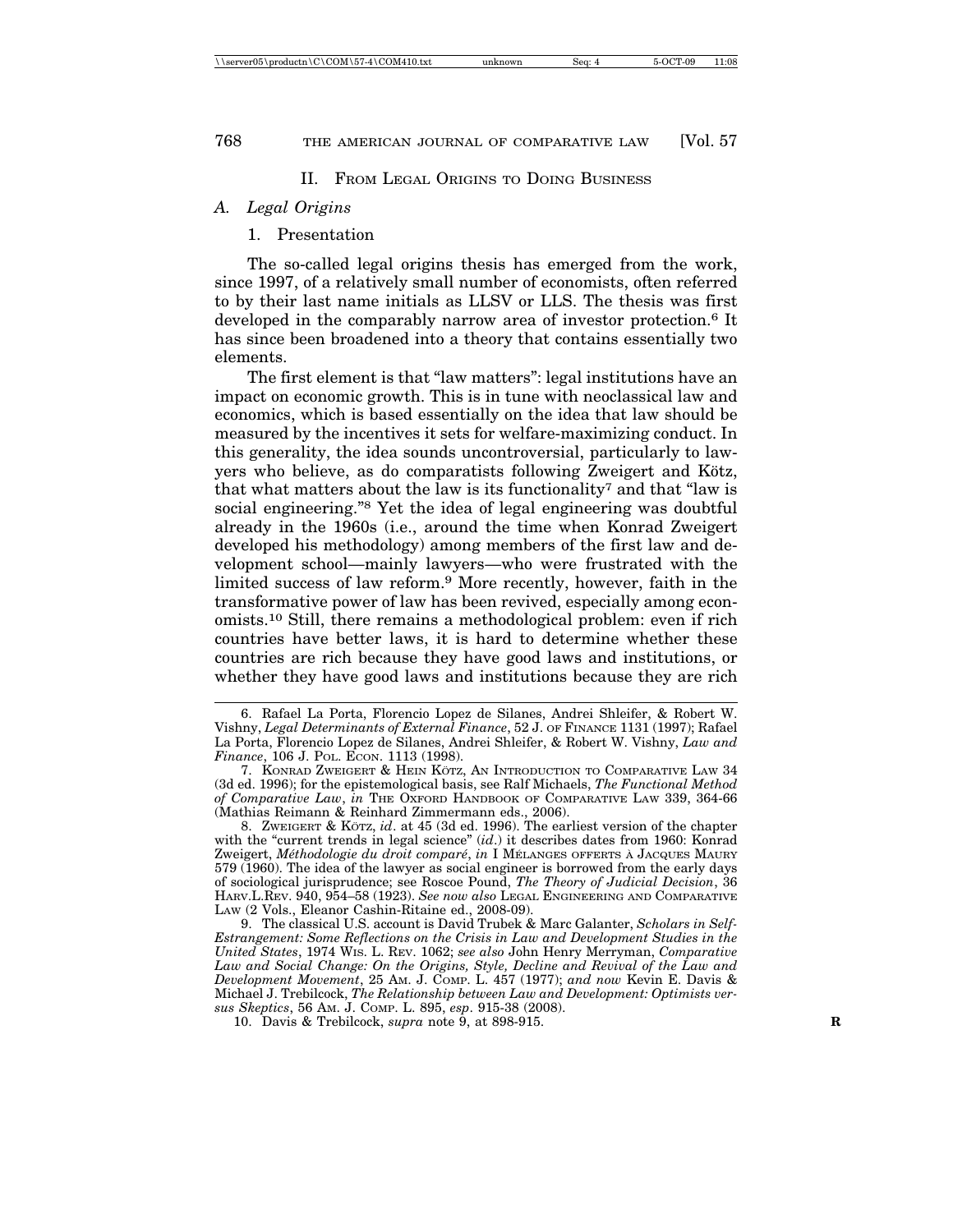and can afford them, or whether both wealth and good laws are both due to some third factor.<sup>11</sup> Law is so interwoven with society that it cannot easily be separated. This is, of course, a challenge also for comparative law, especially for the functional method.12 The ingenious idea of LLSV was to look at settings in which law was not cooriginal with society but instead was imposed as an external factor. They found such settings in the context of colonization, where law was not imported by local power elites but instead imposed externally by the colonizing power, with a random distribution of different legal systems depending on which European country colonized parts of the non-European world.

This research led LLSV to the second important element of their theory: legal origins matter. The legal institutions are a function of the origins of the legal system, in particular in the civil law or the common law tradition. Taking these two elements together, this means that legal origin impacts economic growth. More controversially, countries that adopted the common law perform, overall, better than those with a civil law origin. Two types of reasons are given for the superiority of the common law over the civil law.13 One reason (the "political channel") is that judges are said to be more independent in common law than in civil law systems, so that the government has less influence on market developments. The other reason (the "adaptability channel") is that the common law, with its foundation in the development of case law rather than in legislative texts, is deemed more adaptive to changing societal requirements.

## 2. Reactions and Developments

The impact of this line of research has been enormous. Over time, its authors have expanded their focus from the original relatively narrow field of investor protection to a wide variety of areas, as seen in the graph on page 770. The thesis and the underlying research contributed two new fields—law and finance, and new comparative economics14—that have been joined by an enormous number of scholars. Their ideas have also been picked up by lawyers.

<sup>11.</sup> Holger Spamann, *Large-Sample, Quantitative Research Designs for Comparative Law?*, 57 AM. J. COMP. L. 797, at 806 (2009); for a survey of attempts to overcome the problem, see Andrew Williams & Abu Siddique, The Use (and Abuse) of Governance Indicat*ors in Economics: A Review*, 9 ECON. OF GOVERNANCE 131, 150-52 (2008).

<sup>12.</sup> *E.g.* Günter Frankenberg, *Critical Comparisons: Re-thinking Comparative Law,* 26 HARV. INT'L L.J. 411, 440 (1985).

<sup>13.</sup> Thorsten Beck, Asli Demirgüç-Kunt & Ross Levine, *Law and Finance: Why does Legal Origin Matter?*, 31 J. COMP. ECON. 653 (2003).

<sup>14.</sup> Simeon Djankov et al., *The New Comparative Economics*, 31 J. COMP. ECON. 595 (2003); Bruno Dallago, *Comparative Economic Systems and the New Comparative Economics*, 1 EUR. J. COMP. ECON. 59 (2004); Peter J. Boettke et al., *The New Comparative Political Economy*, 18 REV. AUSTR. ECON. 281 (2005).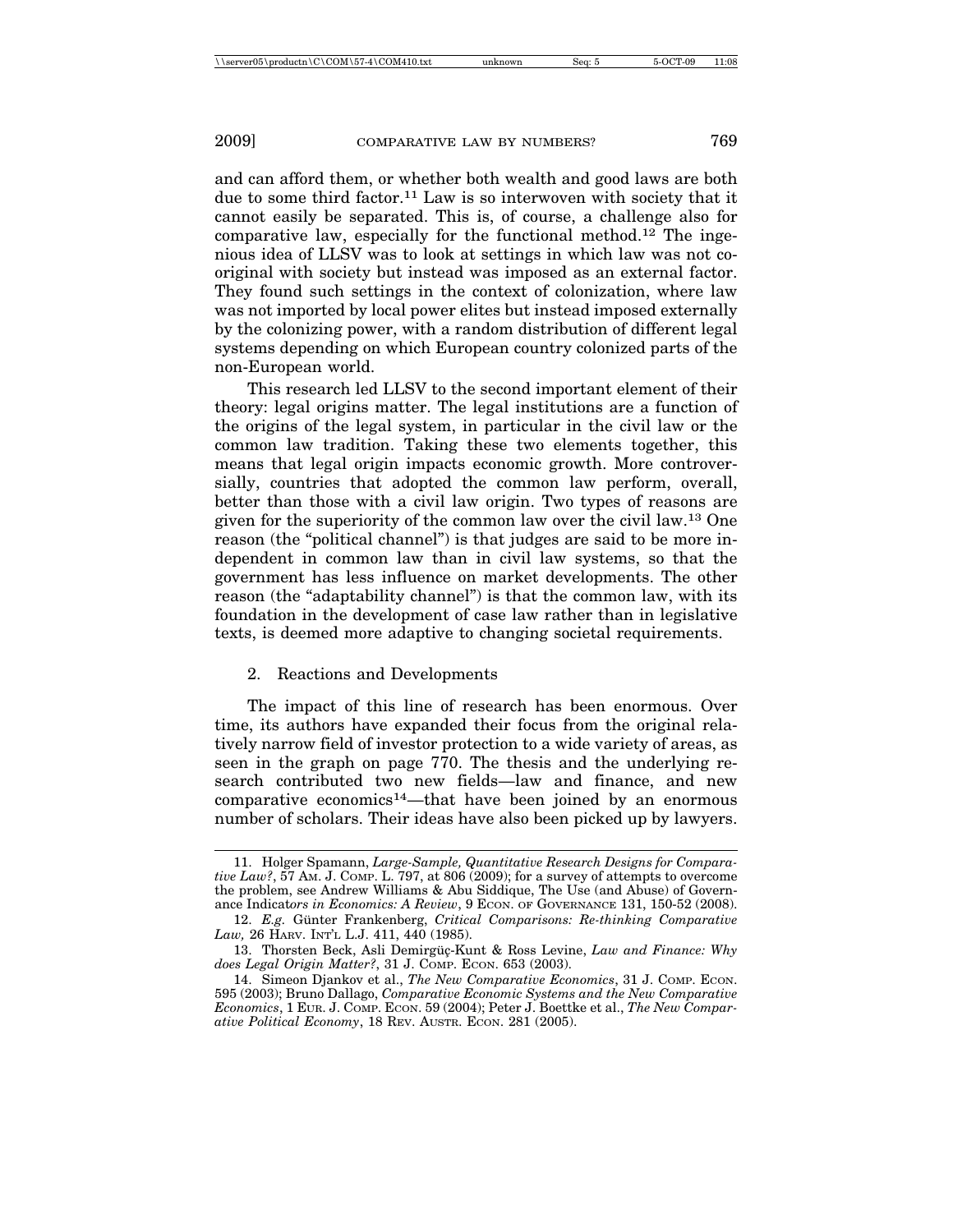

#### La Porta et al. (2008) at 292

At the same time, almost every element of the original thesis has come under serious attack. In particular, the coding of countries investigated is being criticized—the 1997 paper has been shown to rest on erroneous coding; properly recoded, the superiority of common law origins could no longer be demonstrated.15 Also, the thesis that legal origins are truly exogenous to legal systems turned out to be problematic.16 Finally, the claim that the common law causes growth has been criticized so heavily that LLS themselves now appear to back off from it to some extent.

In response to such criticism, three authors of LLS co-authored an extremely accessible survey article on the legal origins thesis.17 In this article, they accept some of the criticism but maintain the essential elements of their original thesis. Most importantly, they reject alternative explanations that legal origins are merely proxies for

<sup>15.</sup> Holger Spamann, *The 'Anti-Director Rights Index' Revisited*, REV. FIN. STUD. Advance Access published Sept. 14, 2009. doi:10.1093/rfs/hhp067.

<sup>16.</sup> John Armour et al., *How Do Legal Rules Evolve? Evidence from a Cross-Country Comparison of Shareholder, Creditor and Worker Protection*, 57 AM. J. COMP. L. 579, at 591-92 (2009).

<sup>17.</sup> Rafael La Porta et al., *The Economic Consequences of Legal Origins*, 46 J. ECON. LIT. 285 (2008).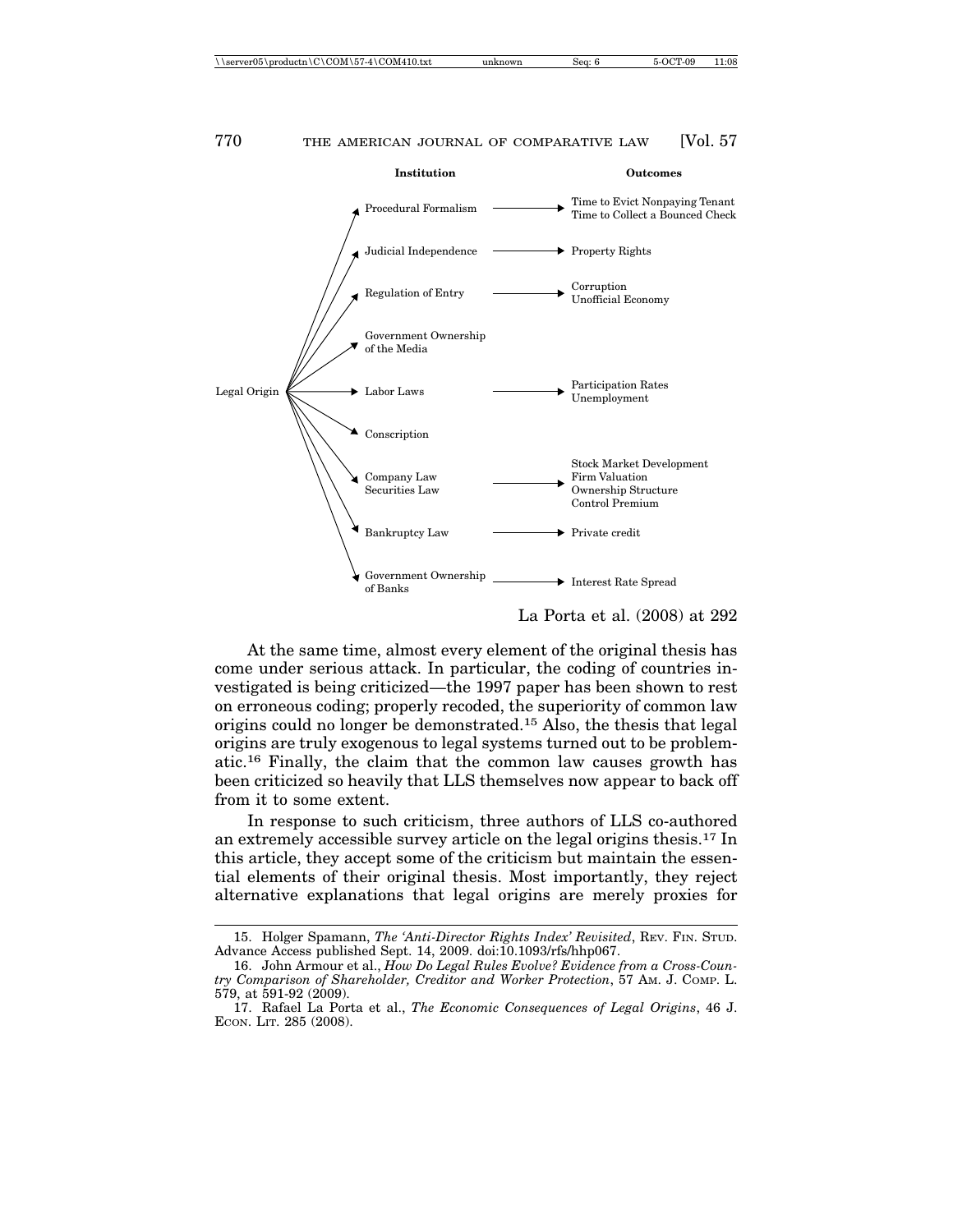other, non-legal factors, especially culture, politics, and history. In the process, however, their understanding of legal origins has become very broad; it now encompasses human capital and the beliefs of the respective participants. The authors now define "[l]egal origins as a style of social control of economic life" where "common law stands for the strategy of social control that seeks to support private market outcomes, whereas civil law seeks to replace such outcomes with state-desired allocations."18 This suggests that what the authors are looking for is, ultimately, something other than law.

#### *B.* Doing Business *Reports*

## 1. The Reports

The legal origins thesis has had a lot of influence, but nowhere more than through its adoption by the World Bank for its *Doing Business* reports. As early as 2002, the World Bank took up the finding of the Legal Origins thesis that the common law is more conducive to economic growth.19 Beginning in 2004, the International Finance Corporation (IFC), a member of the World Bank Group, has been issuing annual reports that measure and compare the "ease of doing business" in more than 130 countries worldwide. The first report addressed five types of business activity; this list has been expanded to ten activities since the 2007 report.20 Led by Simeon Djankov, a frequent coauthor with LLS (and now Bulgarian finance minister and deputy prime minister), the reports rely strongly (though not, of course, exclusively) on the legal origins thesis and its literature.21 Although the reports measure the attractiveness for investors rather than economic growth, their relevance for economic success is quite obvious.22

The *Doing Business* reports have given the legal origins thesis a distribution forum, access to funding for its expensive surveys, and the reputation of the World Bank. Indeed, the reports have become

<sup>18.</sup> *Id*. at 286. As early as 1998, the authors used "legal traditions as cruder proxies for the political orientation of governments." La Porta et al., *The Quality of Government*, 15 J. OF L., ECON. & ORG. 222, 232 (1999).

<sup>19.</sup> WORLD BANK, LEGAL AND JUDICIAL REFORM: OBSERVATIONS, EXPERIENCES AND APPROACH OF THE LEGAL VICE PRESIDENCY 20 (2002), as quoted in Frank H. Stephen & Stefan Van Hemmen, *Laws, Enforcement, Legality, and Economic Development*, 26 WASH. U. J.L. & POL'Y 37, 46-47 (2008).

<sup>20.</sup> Starting a business; dealing with licenses (later changed to "dealing with construction permits"); hiring and firing workers (later changed to "employing workers"); registering property; getting credit; protecting investors; paying taxes; trading across borders; enforcing contracts; closing a business.

<sup>21.</sup> *See* DOING BUSINESS 2004—UNDERSTANDING REGULATIONS, xiv.

<sup>22.</sup> *See, e.g.,* DOING BUSINESS 2004, id. at 83 ("Heavier regulation of business activities generally brings bad outcomes, while clearly defined and well-protected property rights enhance prosperity"). For criticism, see Amanda Perry-Kessaris, *Finding and Facing Facts about Legal Systems and Foreign Direct Investment in South Asia*, 23 LEG. STUD. 649 (2003).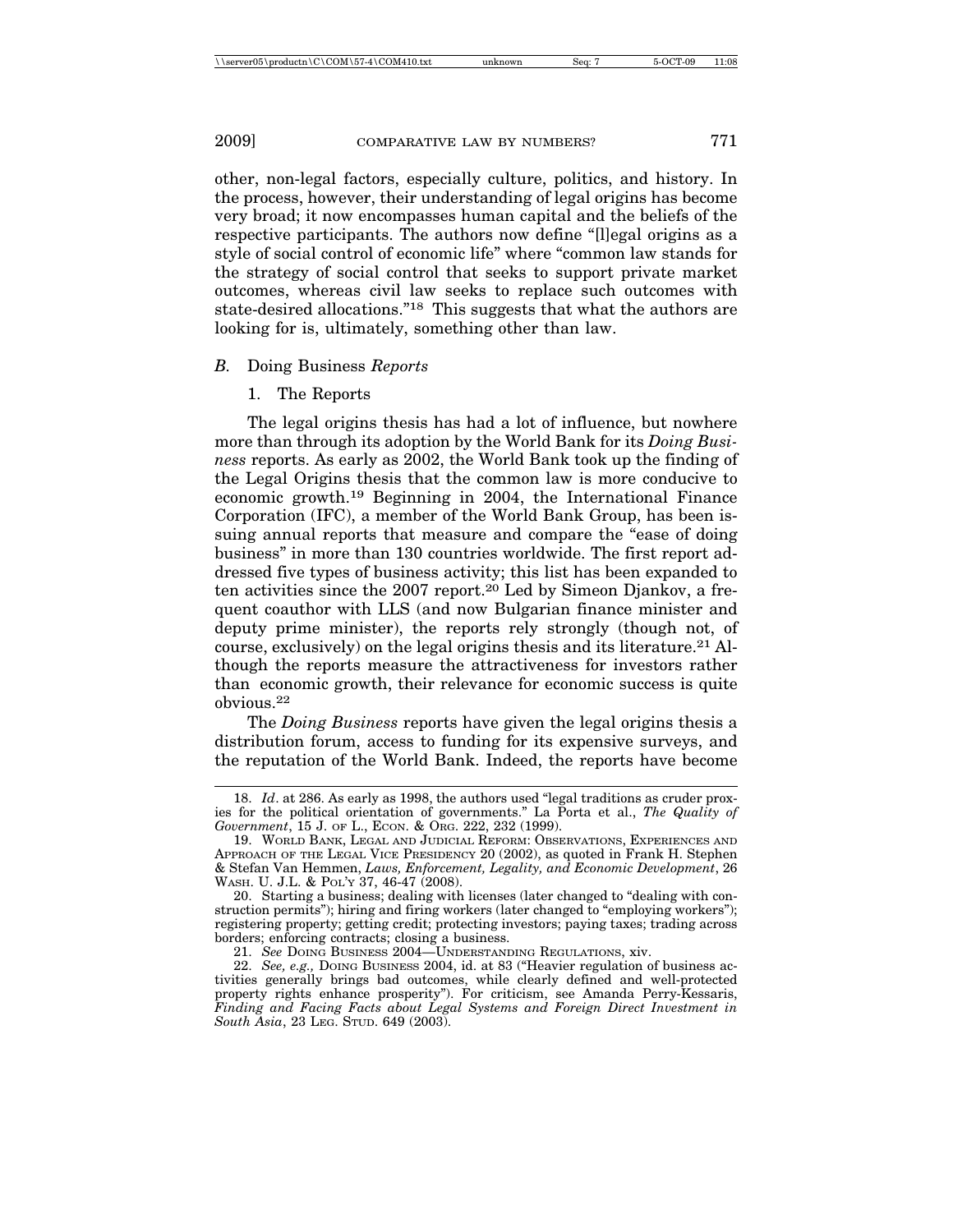the most-circulated series issued by that institution. They are actively marketed: they have their own website and blog and even a presence on Facebook; the annual reports for 2008 and 2009 were virtually launched on Second Life. Yet, the *Doing Business* reports display a number of crucial changes from the academic literature that underlies them. First, whereas the findings of the legal origins literature are confined to empirical research and descriptive and analytical statements, the *Doing Business* reports are aimed at decision makers. One part of their intended audience are international investors. Yet their main goal is to spur reform in countries that are found to be deficient. Indeed, the ten best reforming countries from one year to the next are joined as the "reformers club" and feted by the World Bank. A second important change is the decision, since the second annual report in 2005, to rank the various countries based on how they perform with regard both to individual activities and overall. In these rankings, the legal origins thesis is confirmed: among the ten top-ranked countries in the 2009 report are eight common law and two Scandinavian nations. Traditional civil law countries perform relatively badly: Switzerland as the strongest continental European legal system is ranked at 21 (behind Malaysia); France is now ranked at 31 (two ranks ahead of Azerbaijan it was ranked as low as 47th in the 2005 report. Nonetheless, the IFC is eager to point out that civil law countries can perform well on any of the indices.

### 2. Reactions and Developments

The *Doing Business* reports have had enormous impact. Governments reacted by emphasizing reform. For example, the Rwandan President established, in 2007, a national Doing Business Unit with the explicit goal of improving the country's rankings—and indeed, Rwanda is now the "top performer," having moved from the 163rd to the 67th rank in the 2010 report. Dubai established an International Financial Centre governed by common law because that was perceived as more attractive for investors.23 Whether private investors also rely on the reports and especially on the rankings is less clear.

At the same time, the *Doing Business* reports have been controversial from the beginning. Three types of criticism are particularly relevant here. A first significant criticism comes from economists and concerns the methodology, in particular of the ranking methodology. Economists point out, amongst others, that the minute differences between the data for differently ranked countries do not allow meaningful assessments on individual rankings, especially in view of the great differences between countries and economies otherwise. Moreo-

<sup>23.</sup> Michael Strong & Robert Himber, *The Legal Autonomy of the Dubai International Financial Centre: A Scalable Strategy for Global Free Market Reforms*, 29 ECONOMIC AFFAIRS Issue 2, 36 (June 2009).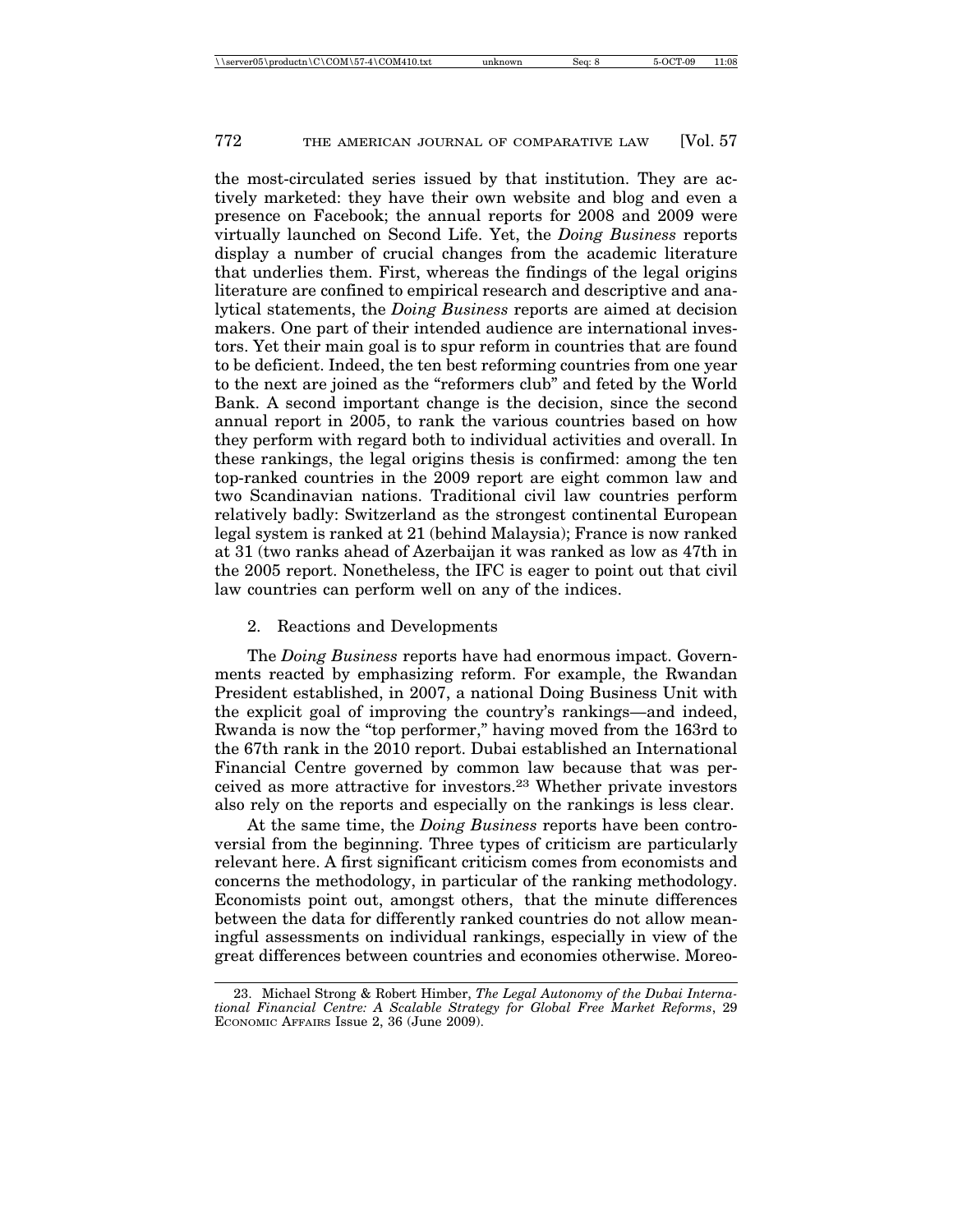ver, economists have argued that the method will induce countries to improve their rankings rather than address the actual problems.24

A second criticism is substantive; it is directed against a perceived preference for deregulation over other values—one being solidarity and justice, the other being culture.<sup>25</sup> Especially controversial was use of an "employing workers indicator" (EWI) that measures, in essence, how easy it is to hire and fire. Not surprisingly, labor organizations, in particular the International Trade Union Confederation and the International Labor Organization, criticized what they viewed as a one-sided focus on efficiency at the expense of interests in labor.26 Critics suggested that countries are actually rewarded if they do not ratify pertinent ILO conventions. In 2008, even the IMF ordered its staff not to use the EWI. The U.S. Congress has recently asked the U.S. representative to the World Bank to work towards suspension of the use of the "Employing Workers' Indicator" in its current form for the purpose of ranking or scoring country performance.27

A third criticism, directed already at the legal origins thesis but voiced with more emphasis against the *Doing Business* reports, is specifically legal and concerns the insufficient understanding of law. Within the World Bank, lawyers were highly critical of the nonchalant treatment of their discipline by economists, a criticism that mirrors a widely held perception of the different roles of lawyers and economists within the World Bank.28 Outside the World Bank, French lawyers in particular were shocked by the low ranking that France received in the survey and the poor understanding the report showed, in their view, of French law. The *Association of the Friends of French Legal Culture* published two reports—one co-authored by French members of the association, one compiling reactions from for-

24. Bjørn Høyland et al, *Be careful when Doing Business* (2008), *available at* http://www.ifiwatchnet.org/sites/ifiwatchnet.org/files/Doing%20Business\_ESOPanalysis.pdf; Benito Arru˜nada, *Pitfalls to Avoid when Measuring Institutions: Is Doing Business Damaging Business?*, J. COMP. ECON. 729 (2007). The Independent Evaluation Group did not find evidence of such reactions. WORLD BANK INDEPENDENT EVALUATION GROUP (IEG), *infra* note 34, at 19, 46, 65-66 (2008). **R**

25. For a survey of literature, see Sangheon Lee et al., *The World Bank's Employing Workers" Index: Findings and Critiques—A Review of Recent Evidence*, 147 INT'L LABOUR REV. 416 (2008). For an alternative proposal, see Alvaro Santos, *Labor Flexibility, Legal Reform and Economic Development*, 50 VA. J. INT'L L. (forthcoming 2009).

26. *ITUC welcomes World Bank's suspension of "Doing Business" labour indicator*, *available at* http://www.ituc-csi.org/spip.php?article3505; *ILO, World Bank Doing Business report: The employing workers indicator* (GB.300/4/1) (2007), *available at* http://www.ilo.org/wcmsp5/groups/public/—-ed\_norm/—-relconf/documents/meeting document/wcms\_085125.pdf;.

27. H.R. Rep. No. 111-151, at 44-45 (2009) (Conf. Rep.).

28. Alvaro Santos, *The World Bank's Use of the "Rule of Law" Promise in Economic Development*, *in* THE NEW LAW AND ECONOMIC DEVELOPMENT. A CRITICAL APPRAISAL 253, 278-95 (David M. Trubek & Alvaro Santos eds., 2006); Galit Sarfaty, *Why Culture Matters in International Institutions: The Marginality of Human Rights at the World Bank*, AM. J. INT'L L. (forthcoming).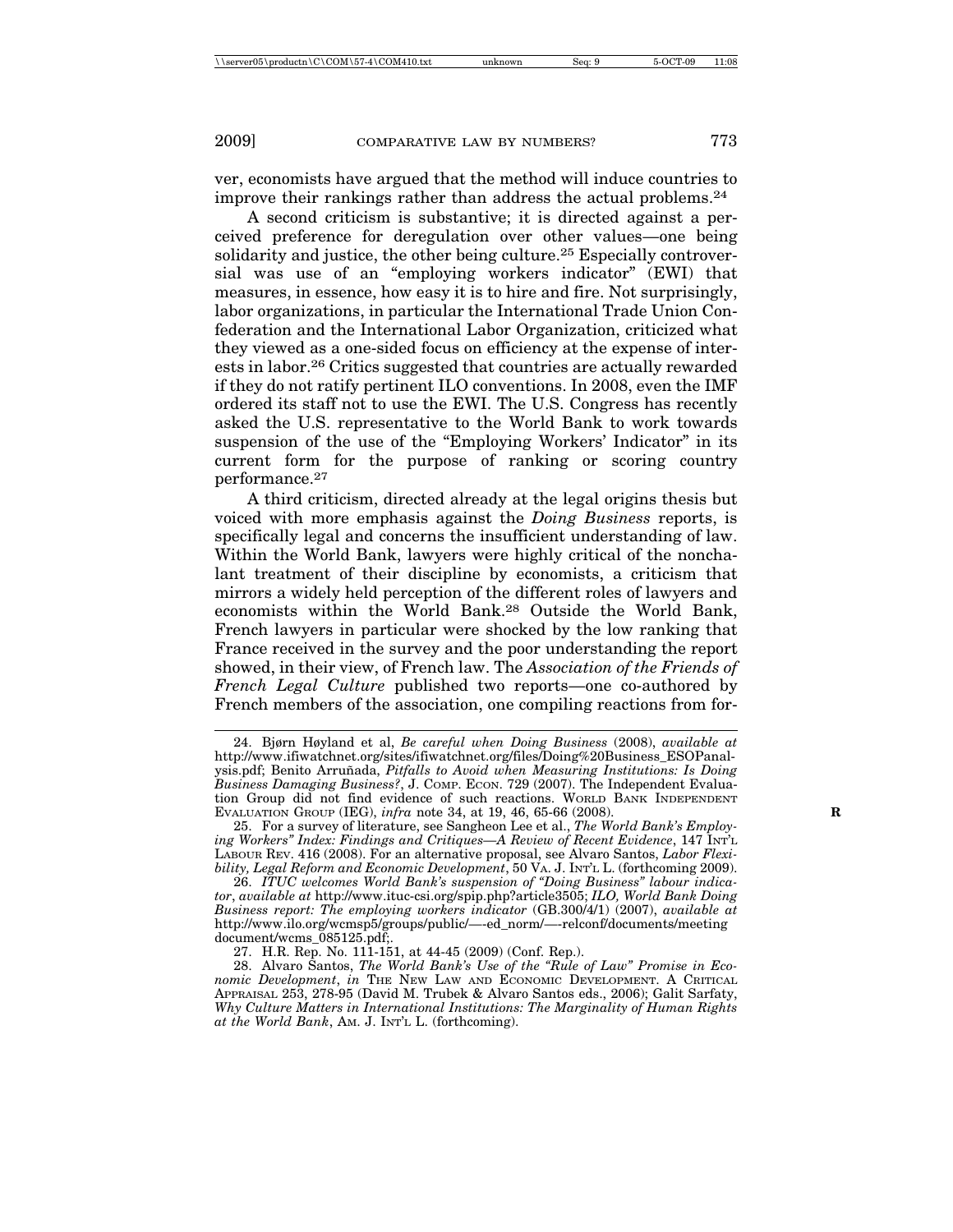eign members—severely criticizing the *Doing Business* report 2004.29 Numerous other French scholars and institutions joined in. A new research institute was established to demonstrate the attractiveness of French law.30 (Somewhat typically, almost all of these contributions were published in French,<sup>31</sup> leaving them with almost no impact in the international sphere.) There is less debate in Germany, though a couple of German legal scholars have also presented critical responses.32 Bar associations in the United Kingdom and in Germany have also begun to market their laws more aggressively.<sup>33</sup>

Such criticism from both outside and within the World Bank has led to an appraisal of the Doing Business project by the Independent Evaluation Group, a unit within the World Bank Group.34 The report, based on a literature review, analysis of ratings and underlying data published by the *Doing Business* reports, and interviews with World Bank and IFC staff as well as country officials and experts, emphasizes some of the criticism voiced in the discussion before, especially regarding the use of the employing workers indicator35 and the ranking method.36 (Still, the report also recognizes how effective cross-country rankings are for spurring dialogue and for motivating interest and action, and it proposes that the World Bank use such rankings for other projects.) The report also questions the correlation between ease of business and overall economic performance. The report is more ambivalent about the legal origins thesis.<sup>37</sup> On the one

29. ASSOCIATION HENRI CAPITANT DES AMIS DE LAW CULTURE JURIDIQUE FRAN-CAISE ¸ , LES DROITS DE TRADITION CIVILISTE EN QUESTION. A PROPOS DES RAPPORTS DOING BUSINESS (2 Vols, 2006); *see* Bénédicte Fauvarque-Cosson & Anne-Julie Kerhuel, *Is Law an Economic Contest ? French Reactions to the Doing Business World Bank Reports and Economic Analysis of the Law,* 57 AM. J. COMP. L. 811, 820-24 (2009).

30. Http://www.gip-recherche-justice.fr/aed.htm.

31. An exception is Ménard & du Marais, *infra* note 45; published in an earlier version in NEW FRONTIERS OF LAW AND ECONOMICS. FIRST INTERNATIONAL SCIENTIFIC CONFERENCE ON LAW AND ECONOMICS AT THE UNIVERSITY OF ST. GALLEN 7 (2006).

32. Very critically CHRISTOPH KERN, JUSTICE BETWEEN SIMPLIFICATION AND FOR-MALISM (2007); Christoph Kern, *Die Doing-Business-Reports der Weltbank – fragwürdige Quantifizierung rechtlicher Qualität?,* 64 JURISTENZEITUNG 498 (2009); somewhat more positive is Mathias M. Siems, *What Does not Work in Comparing Securities Laws, A Critique on La Porta et al.'s Methodology*, INT'L COMP. & COM. L. REV. 300 (2005); Mathias M. Siems, *Numerical Comparative Law—Do we Need Statistical Evidence in Law in Order to Reduce Complexity?*, 13 CARD. J. INT. COMP. L. 521 (2006); Siems, *supra* note 5. **R**

33. *See* ENGLAND AND WALES: THE JURISDICTION OF CHOICE (2008), *available at* http://www.lawsociety.org.uk/documents/downloads/jurisdiction\_of\_choice\_brochure. pdf; LAW—MADE IN GERMANY (2008), *available at* http://www.lawmadeingermany.de/ Law-Made\_in\_Germany.pdf; see also Otfried Höffe, *Die Alte Welt im Recht*, FRANK-FURTER ALLGEMEINE ZEITUNG, 18 May 2009, 71; Horst Eidenm¨uller, *Recht als Produkt*, 64 JURISTENZEITUNG 641 (2009).

34. WORLD BANK INDEPENDENT EVALUATION GROUP (IEG), DOING BUSINESS: AN INDEPENDENT EVALUATION. TAKING THE MEASURE OF THE WORLD BANK-IFC DOING BUSINESS INDICATORS (2008).

35. *Id*. at 33-34, 52.

36. *Id*. at 18-19, 52, 61-66.

37. *Id*. at 24-26, 69-75.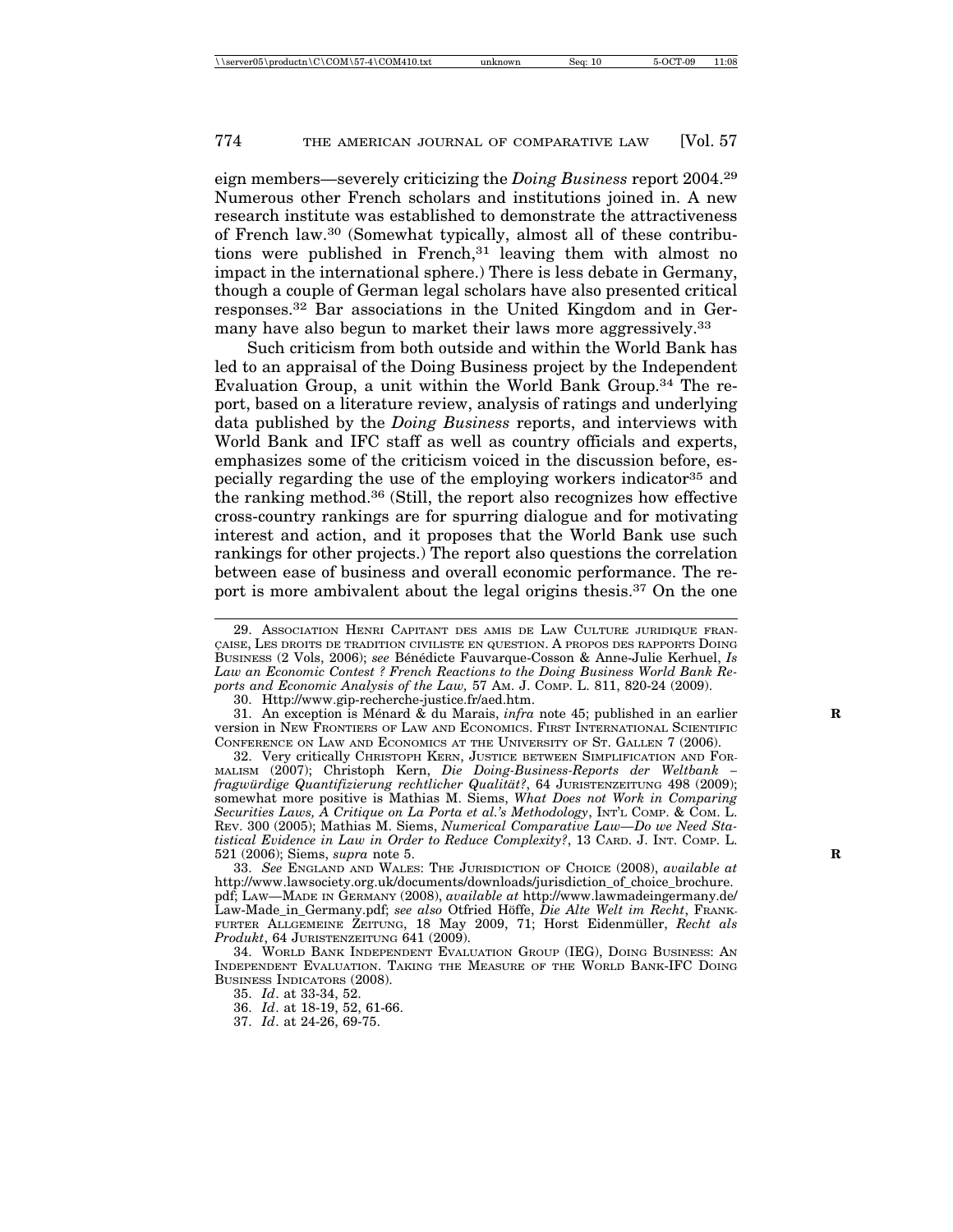hand, it accepts both the causal role of legal origins for many indicators and the findings that civil law systems perform worse. On the other hand, the report emphasizes that "civil law countries can still score well on the [Doing Business] indicators" and even points out, somewhat bizarrely, that "[i]f a hypothetical civil law economy were constructed combining the scores of the highest-scoring civil law country on each indicator, it would place third in the overall ranking."38 Given the enormous differences between the highest-ranking civil law countries, it is hard to conceive of such a hypothetical economy.

In response to the independent evaluation, the Doing Business Group at first altered its method only slightly.39 A more dramatic step followed earlier this year when the Group announced that it would henceforth reward countries for complying with relevant ILO Conventions under the assumption "that well-designed worker protections are of benefit to the society as a whole" and that it would remove the Employing Workers Indicator (EWI) as incompatible with World Bank policy, and possibly replace it with a worker protection indicator that could cover matters such as the extent to which a country is adhering to core international labor standards.40 This change, explained at greater length in the *Doing Business* 2010 report,<sup>41</sup> represents a significant shift in focus away from efficiency towards a broader vision of the project. It can be presumed that the change was a reaction to external pressure rather than a result of internal processes.42

#### III. SOME COMPARATIVE LAW THEMES

What should we comparative lawyers make of all this? The authors of both the legal origins thesis and the *Doing Business* reports are all economists (and "lawyer wannabes," as one of them put it) $43$ who aim their project at comparative economics, not comparative

<sup>38.</sup> WORLD BANK INDEPENDENT EVALUATION GROUP, *supra* note 34, at 26. **R**

<sup>39.</sup> Http://www.doingbusiness.org/MethodologySurveys/MethodologyNote.aspx, criticized as insufficient by Benito Arru˜nada *How Doing Business Jeopardizes Institutional Reform* (2008), *available at* http://ssrn.com/abstract=1143312. For earlier changes to the method, see http://www.doingbusiness.org/MethodologySurveys/ MethodologyNoteArchive.aspx.

<sup>40.</sup> *Revisions to the EWI Indicator*, *available at* http://www.doingbusiness.org/ documents/EWI\_revisions.pdf.

<sup>41.</sup> *See now* DOING BUSINESS 2010—REFORMING THROUGH DIFFICULT TIMES.

<sup>42.</sup> For an analysis still very much in tune with deregulation, see Simeon Djankov & Rita Ramalho, *Employment Laws in Developing Countries*, 37 J. COMP. ECON. 3 (2009). *Cf.* Joshua C. Hall & Peter T. Leeson, *Good for the Goose, Bad for the Gander: International Labor Standards and Comparative Development*, 28 J. LABOR RESEARCH 658 (2007).

<sup>43.</sup> Florencio Lopez-de-Silanes, as quoted in Nicholas Thompson, *Common Denominator*, LEGAL AFFAIRS Jan./Feb. 2005, a*vailable at* http://www.legalaffairs.org/ issues/January-February-2005/feature\_thompson\_janfeb05.msp.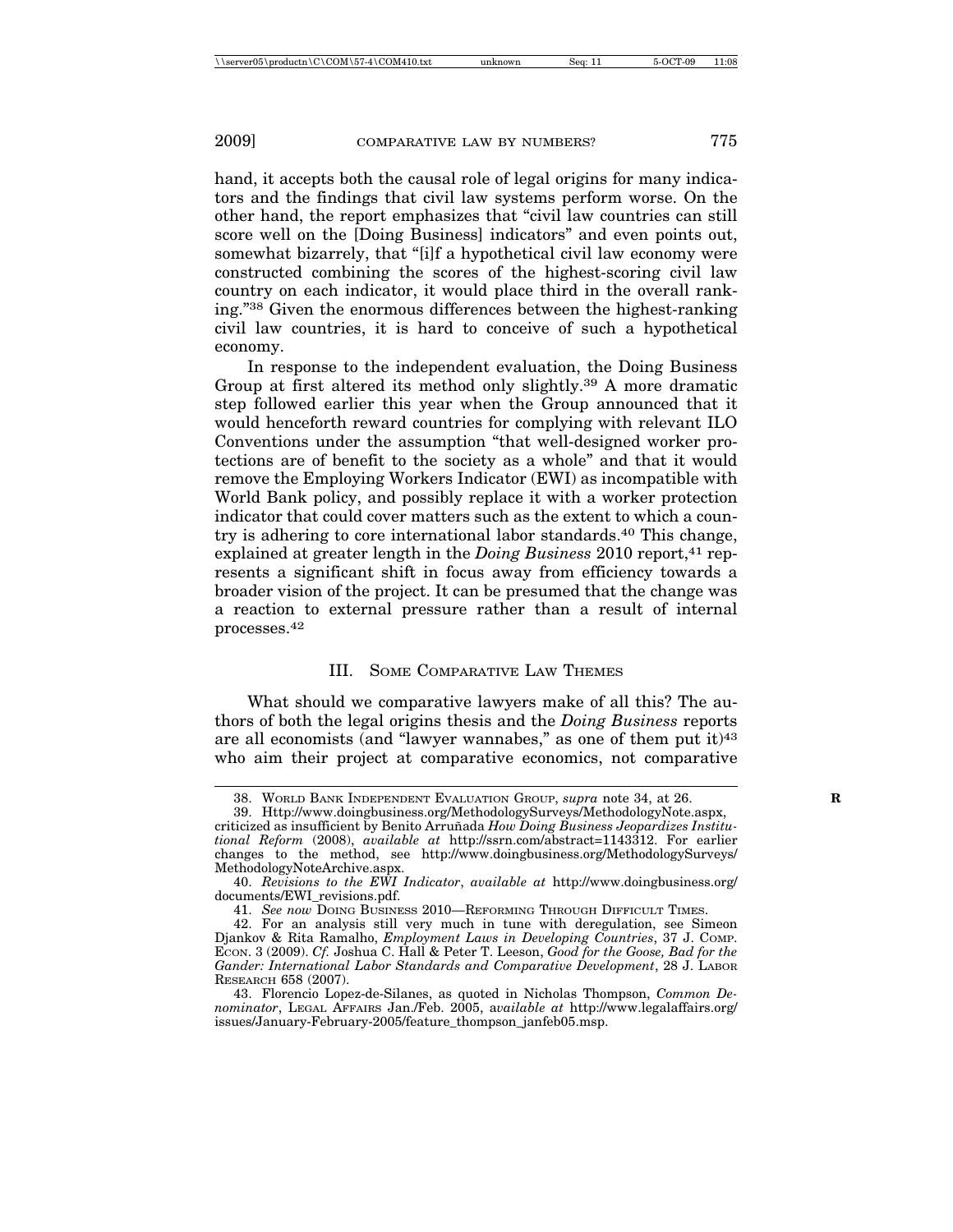law. Nonetheless, there are a number of noteworthy connections with comparative law projects.

#### *A. Comparative Law Method*

The economic and statistical approach endorsed by the legal origins literature and the *Doing Business* reports has, at first sight, little in common with traditional comparative law. Yet, a second look reveals interesting parallels with the emphasis in comparative law on law in action and with two core methods of our discipline: the functional method and the common core approach.

## 1. Law in the Books and Law in Action

Early texts in the legal origins literature focused merely on legal rules, with little attention paid to how they are applied in practice.<sup>44</sup> This focus on formal law was clearly deficient from a comparative law perspective, which has long emphasized the importance of law in action over law in the books and on how law is applied in fact as opposed to merely what its rules say.45 The focus on formal law was especially puzzling in economics given its focus on real world development; it can only be explained by the deficient understanding of law that prevails in so many neighbor disciplines. Indeed, the focus in the legal origins literature has been broadened: interviews are now directed at how legal rules play out in fact, and the understanding of law includes its enforcement. However, as we have known in comparative law, this adds significant complexity to the analysis, both in its descriptive and in its normative variants. Changing legal rules is easy, but it is also mostly ineffective, as the earlier law and development experience has shown. The actual application of law and people's attitudes towards that law are much harder to change; they are also—this is important for the legal origins literature—harder to measure. Thus, when LLS now proclaim that "transplantation involves not just specific legal rules . . . but also legal institutions . . . human capital of the participants in the legal system, and crucially the strategy of the law for dealing with new problems,"46 they paint a

<sup>44.</sup> La Porta et al., *Law and Finance*, supra note 6, at 1140, focus on enforcement **R** because "a strong system of legal enforcement could substitute for weak rules, since active and well-functioning courts can step in and rescue investors abused by the management." However, in that study, they only look generally at the strength of the rule of law and similar macrocomparative aspects, not at the specific enforcement of the particular legal rules under review.

<sup>45.</sup> Claude M´enard & Bertrand du Marais, *Can we Rank Legal Systems According to their Economic Efficiency?*, 26 WASH. U. J.L. & POL'Y 55, 72-75 (2008); *see generally* Mathias Reimann, *The Progress and Failure of Comparative Law in the Second Half of the Twentieth Century*, 50 AM. J.COMP.L. 671, at 675-76, 679-80 (2002). *See already* David Campbell & Sol Piciotto, *Exploring the Interaction between Law and Economics: The Limits of Formalism*, 18 LEG. STUD. 249, 262-66 (1998).

<sup>46.</sup> La Porta et al., *supra* note 17, at 307. **R**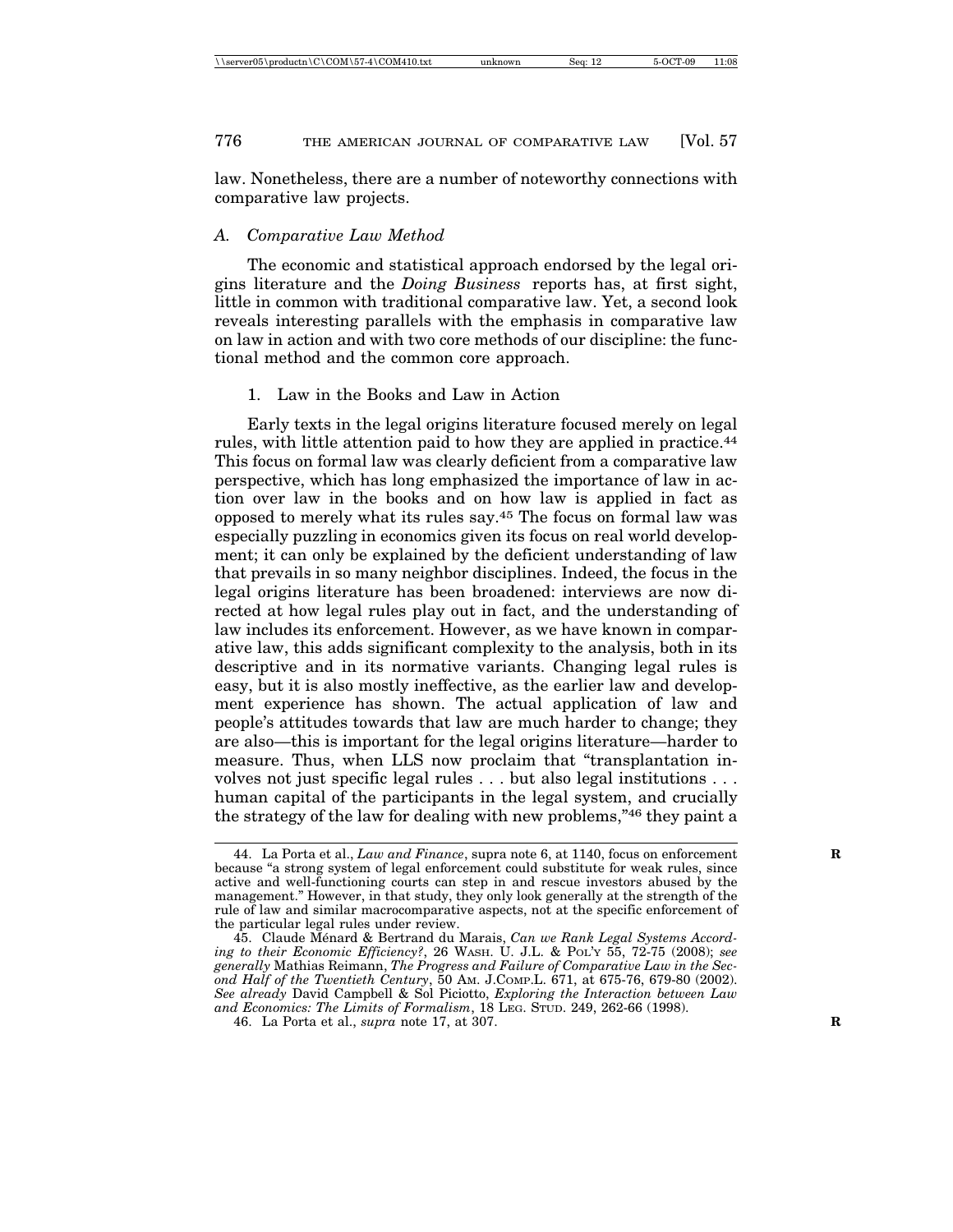somewhat unrealistic picture of legal transplants. The problem is that, more often than not, transplantation does not involve human capital.47 Moreover, the authors' conviction that "beliefs and ideologies become incorporated in legal rules, institutions, and education and, as such, are transmitted from one generation to the next" displays, in the end, an undue faith in the power of formal rules. Twentieth-century Germany, to use but one example, has seen five political regimes with radically different ideologies, while core legal rules, institutions, and education remained remarkably similar.48 If we have learned anything in comparative law, it is that legal rules alone are compatible with a wide variety of ideologies, and that law reform must go much farther than just the adoption of rules.

# 2. Functional Method

At its core, the economic method used by the legal origins literature and the *Doing Business* reports is really a quantitative refinement of the functional method.49 The proximity between functionalist comparative law and economics has been recognized before: economic efficiency can serve as a benchmark against which legal systems are measured.50 This is the case when Henry Hansmann and Ugo Mattei analyze the trust under U.S. law and compare it to solutions under European civil law;<sup>51</sup> when Hein Kötz uses economic arguments of the cheapest risk avoider and the cheapest risk insurer to compare English and German law on unfair terms in consumer contracts;52 or when Aristides Hatzis shows for various areas of contract law how "the solution provided by the civil law systems . . . is more congenial to the one advocated by economists as the most efficient one."53 In this literature, however, economic efficiency is established in the abstract and usually provides no more than a starting point for debate. The legal origins literature by contrast, promises not only empirical data but also embraces a broader scope of

49. Michaels, *supra* note 7, at 354 with references.

50. *See* Ralf Michaels, *The Second Wave of Comparative Law and Economics?*, 59 U. TORONTO L. J. 197, 199 (2009) with references.

<sup>47.</sup> *Cf*. CURTIS J. MILHAUPT & KATHARINA PISTOR, LAW & CAPITALISM: WHAT COR-PORATE CRISES REVEAL ABOUT LEGAL SYSTEMS AND ECONOMIC DEVELOPMENT AROUND THE WORLD 210-12 (2008).

<sup>48.</sup> *See* DAS BGB IM WANDEL DER EPOCHEN (Uwe Diederichsen & Wolfgang Sellert eds., 2002); Joachim Rückert, *Das BGB und seine Prinzipien: Aufgabe, Lösung und Erfolg*, *in* I HISTORISCH-KRITISCHER KOMMENTAR ZUM BGB 34 (2003).

<sup>51.</sup> Henry Hansmann & Ugo Mattei, *The Functions of Trust Law: A Comparative Legal and Economic Analysis*, 73 N.Y.U. L. REV. 434 (1998).

<sup>52.</sup> Hein Kötz, Unfair Terms in Consumer Contracts. Recent Developments in Eu*rope from a Comparative and Economic Perspective, in* FESTSKRIFT TIL OLE LANDO 203 (Lynge Andersen ed., 1997). The basis for the least-cost risk avoider and least-cost risk insurer considerations is GUIDO CALABRESI, THE COST OF ACCIDENTS (1970).

<sup>53.</sup> Aristides N. Hatzis, *Civil Contract Law and Economic Reasoning—An Unlikely Pair?*, *in* THE ARCHITECTURE OF EUROPEAN CODES AND CONTRACT LAW 159, 175 (Stefan Grundmann & Martin Schauer eds., 2006).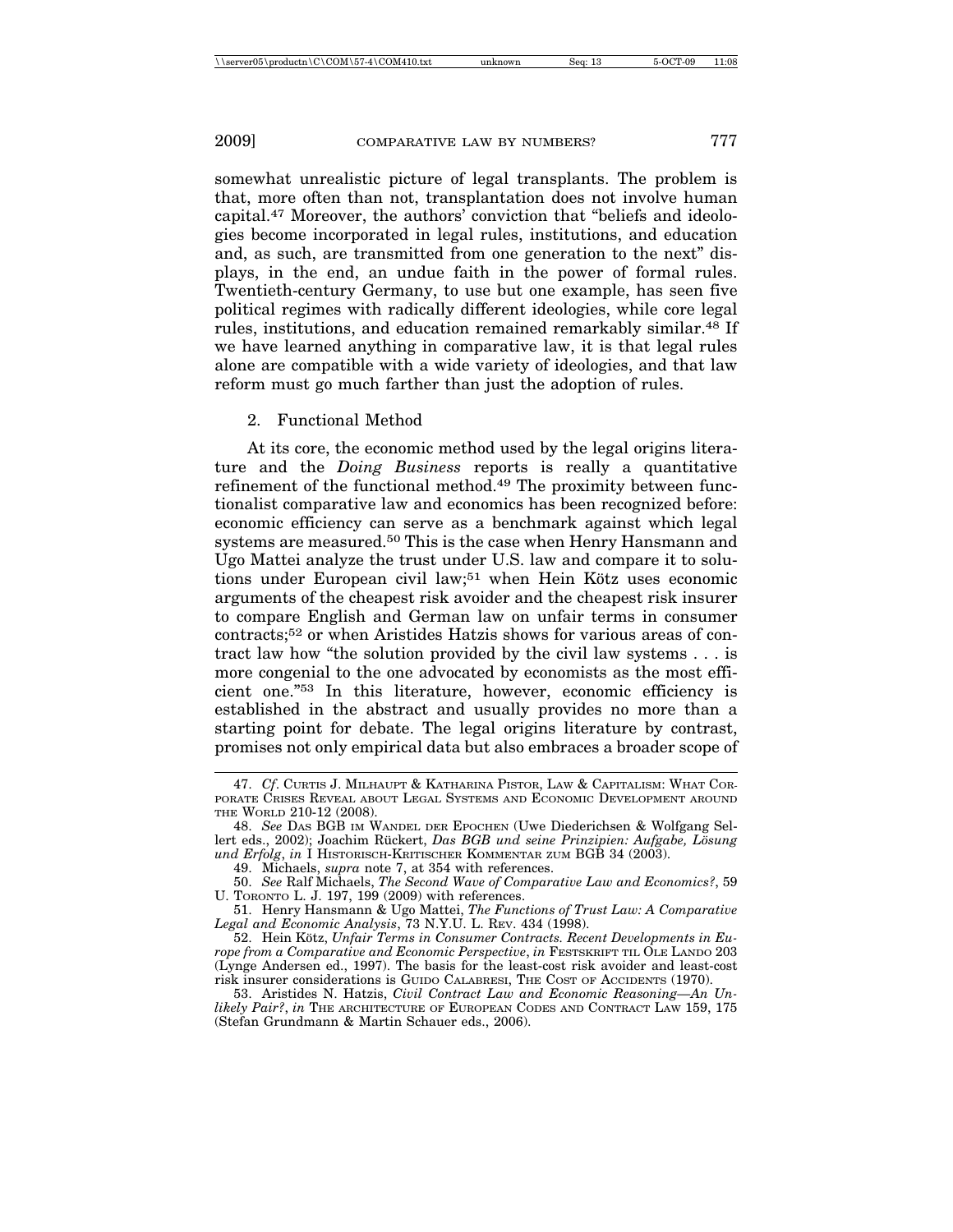functions of law. Laws are compared with regard to multiple immediate functions and one overall function. The immediate functions all concern the facilitation of individual economic conduct: establishing a corporation, evicting a delinquent tenant, firing employees. The overall function is to provide economic growth.

One frequent criticism of functionalist comparative law can be directed against the legal origins literature as well: the assumption that legal institutions necessarily perform certain functions and that certain functions make certain laws necessary.54 The function of courts is to enforce contracts; the enforcement of contracts requires effective courts. Other functions of legal rules are ignored: warning functions of formal requirements, social protection in tenancy and employment laws, etc. Functional equivalents—other institutions, legal or non-legal, that perform the same function—are ignored as well.<sup>55</sup> Perhaps the function of minority shareholder protection, which is performed by unblocked shares in the common law, is performed by other means in Germany.56 Perhaps the role of courts in developing the law is performed by legislators in France and scholars in Germany, so that the difference in the respective ability of legal systems to evolve is smaller than assumed by the legal origins scholars.57 Perhaps the formalities in French law on the transfer of property in land must be compared with title insurance and searches, which add considerable burdens on such transfers in the United States that the *Doing Business* reports ignore.

These problems can, perhaps, be remedied if studies take more seriously the possibility of functional equivalents.<sup>58</sup> However, limits to the method remain. Functionalist comparative law has been criticized for its reductionism and its inability to provide thick descriptions of legal systems.59 I do not think that the functional method, understood (as it should) as a hermeneutical approach to legal systems, is necessarily more reductionist than other methods.60 But I do agree that empirical comparative law must ultimately be confined to what can be measured, which means that it cannot capture the full richness of legal systems. Coding as the method of the legal origins literature is necessarily reductionist; its isolation of sin-

<sup>54.</sup> *See, most recently,* RICHARD HYLAND, GIFTS—A STUDY IN COMPARATIVE LAW 69-73 (2009).

<sup>55.</sup> Mathias Siems & Simon Deakin, *Comparative Law and Finance: Past, Present and Future Research* 5, 7 (2009), *available at* ssrn.com/abstract=1428247.

<sup>56.</sup> MARKUS BERNDT, GLOBAL DIFFERENCES IN CORPORATE GOVERNANCE SYSTEMS (2002), cited after Siems & Deakin, *id,* at 6.

<sup>57.</sup> Michaels, *supra* note 50, at 205-07, drawing on R.C. VAN CAENEGEM, JUDGES, **R** LEGISLATORS AND PROFESSORS: CHAPTERS IN EUROPEAN LEGAL HISTORY (1987).

<sup>58.</sup> Armour et al., *supra* note 16. **R**

<sup>59.</sup> Locus classicus is Clifford Geertz, *Local Knowledge: Fact and Law in Comparative Perspective*, *in* CLIFFORD GEERTZ, LOCAL KNOWLEDGE: FURTHER ESSAYS IN INTERPRETIVE ANTHROPOLOGY 167 (1983).

<sup>60.</sup> Michaels, *supra* note 7, at 364-65.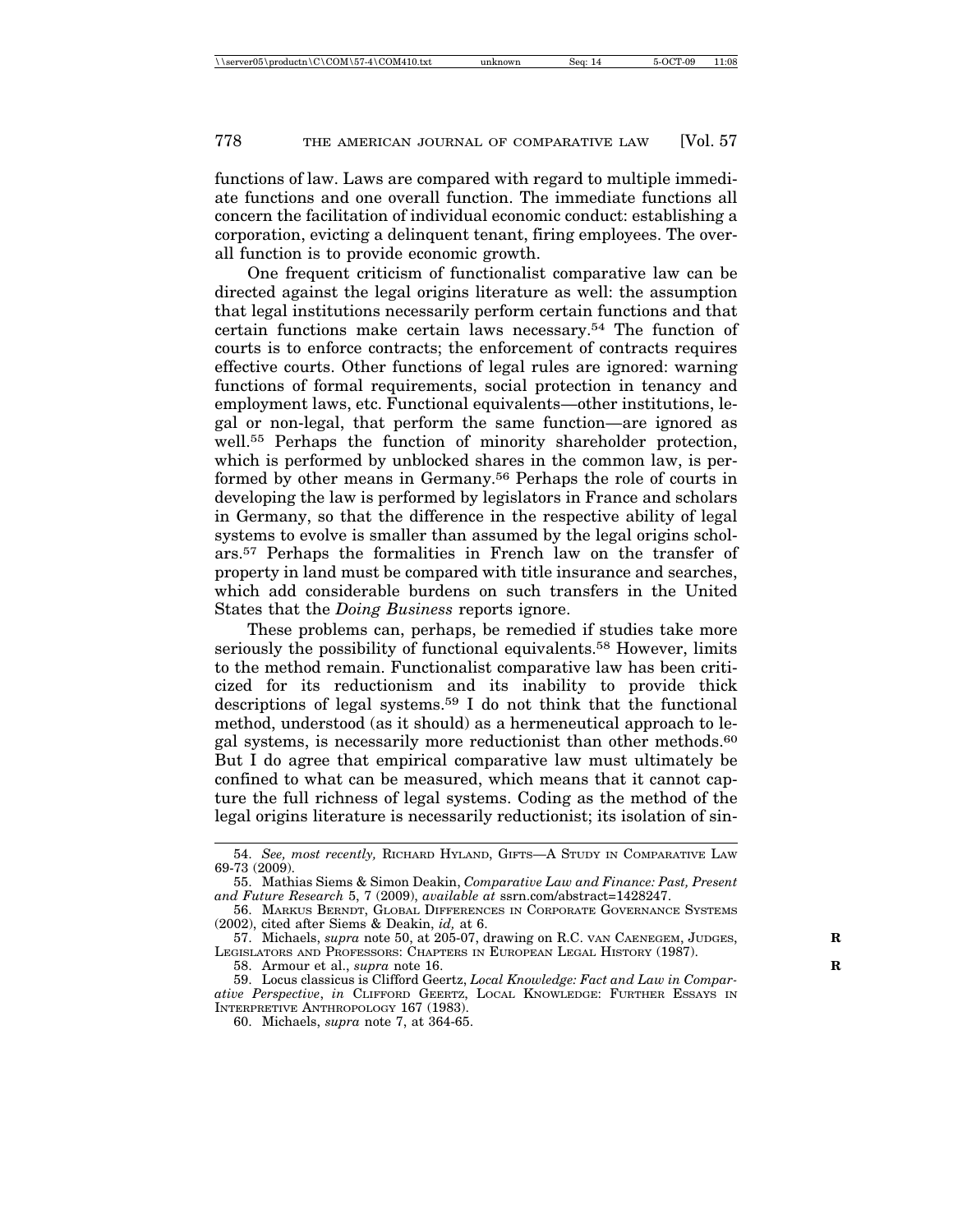gle elements represents the polar opposite of thick description. This is not a reason to dismiss coding altogether, in particular insofar as it contributes valuable empirical and experimental knowledge to a functional method in comparative law that is often purely speculative. But it suggests that other approaches will be required as well.

## 3. Case Method

The legal origins literature overlaps not only with functionalist comparative law but also with the case method of common core research. Consider that Djankov et al., in order to measure debt enforcement in various countries, "present insolvency practitioners *in each country* with *the same* case study of an insolvent firm" and "then ask each practitioner to describe in detail how debt enforcement *for these case facts* in his or her country will proceed, step by step."<sup>61</sup> This method of presenting the same case pattern to different legal systems has a parallel in traditional comparative law, where it provides the foundation of studies of the common core of legal systems—first Schlesinger's early project on contract formation,<sup>62</sup> more recently studies on a common core of European private law.<sup>63</sup> Parallels abound: both economists and common core researchers rely on the input from legal experts from the respective countries; both use questionnaires that are, where necessary, revised in view of the first responses from these experts. Indeed, Ugo Mattei has explicitly suggested economic analysis as a helpful tool for common core research.64

And yet, in the end the differences are more important than the similarities. Methodologically, the common core projects are explicitly legal in nature: Schlesinger was interested in how contracts were formed; the European project is interested in how cases are solved and what legal formants are involved in these solutions. This is not the goal of the legal origins literature, which views legal rules as mere factors in the research of extralegal developments, most importantly the ability to do business and the economic progress of national economies. Whereas the common core research aims at presenting legal systems in all their complexity and internal incoherence among various legal formants, the legal origins literature reduces legal systems to very few factors.

It must be conceded that in terms of influence the common core projects have been far less successful than the legal origins litera-

<sup>61.</sup> Simeon Djankov et al., *Debt Enforcement Around the World*, 116 J. POL. ECON. 1105, 1106 (2008). The focus on cases characterizes also the "autopsies" method used by MILHAUPT & PISTOR, *supra* note 47, at 8-11, 45-46. **R**

<sup>62.</sup> FORMATION OF CONTRACTS: A STUDY OF THE COMMON CORE OF LEGAL SYSTEMS (Rudolf B. Schlesinger ed., 1968).

<sup>63.</sup> Http://www.common-core.org.

<sup>64.</sup> UGO MATTEI, COMPARATIVE LAW AND ECONOMICS 95-99 (1997).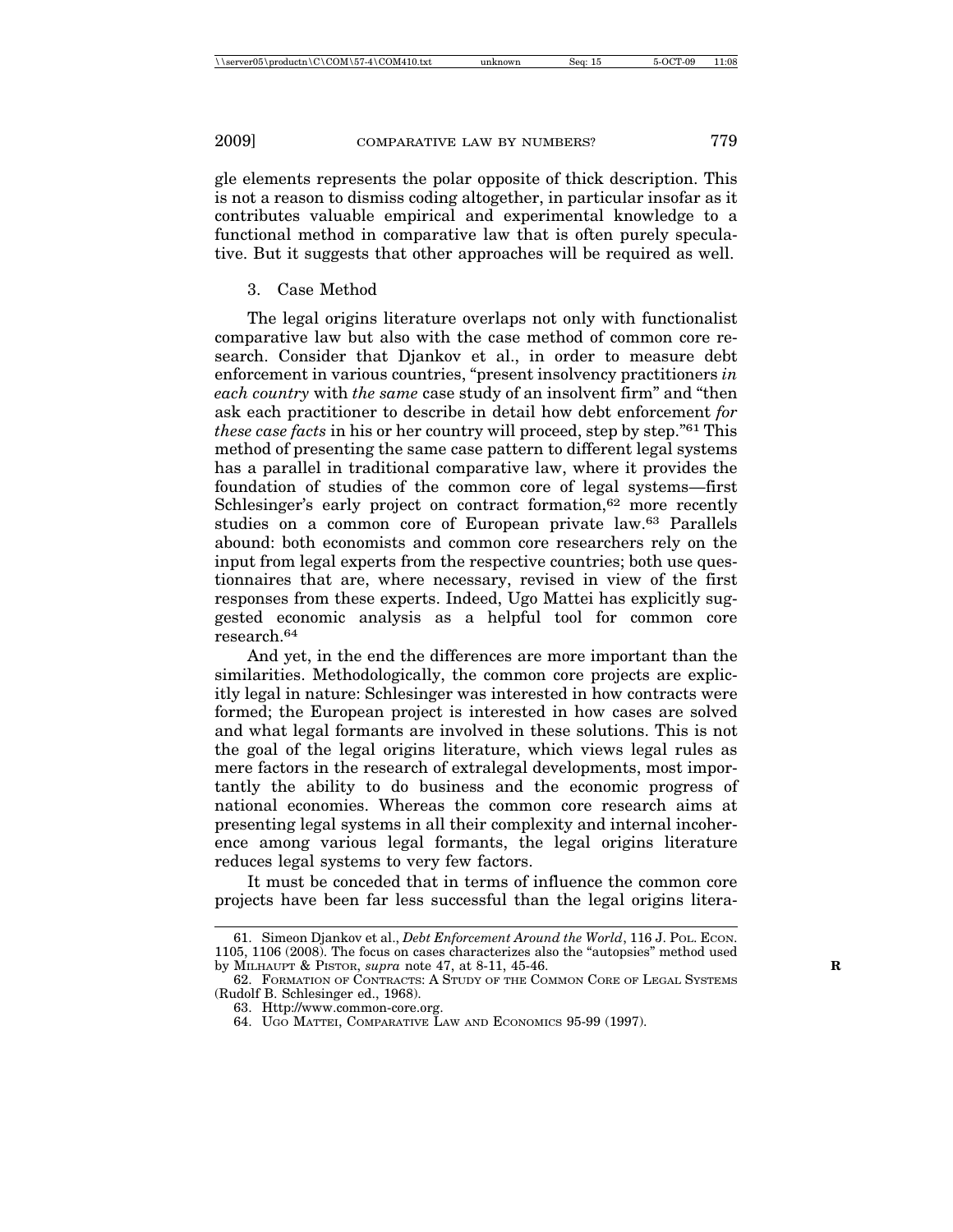ture. Schlesinger's common core did not attract further funding, perhaps because its costs seemed disproportionate to its findings.<sup>65</sup> The Common Core of European Private Law project has had remarkably little influence on European private law, compared to other projects with far less effort and depth. In the end, the detailed description of commonalities and differences in comparative law, coupled with the explicit rejection of any evaluation, has not been a great success story. Perhaps David Kennedy is right when he speculates that "[p]ost-war comparatists seemed determined to establish a professional practice more earnest and boring than many of them could actually stand to pursue."66 Legal origins and *Doing Business* reports are more successful in part because of their strong normative element. But they also showcase another advantage from which comparative lawyers may learn: the ability to present the very detailed and rich findings in a very accessible, statistical form.67 This need not mean that comparative lawyers must adopt statistics. But it suggests that one quality of comparative law, namely its emphasis on description and detail, can quickly turn into a shortcoming as regards effectiveness.

# *B. Legal Families and the Civil/Common Law Divide*

A core element of the legal origins thesis is the distinction between the civil and common law families. This distinction plays multiple roles. First, membership in a legal family is viewed as an explanatory factor, as a cause for past and present economic development. Second, legal families are evaluated on the basis of their economic performance: the common law comes out, by and large, as superior. Third, legal families are used as models for law reform. All of this makes it worthwhile to relate LLS' use of legal families to comparative law knowledge.

#### 1. The Division of Legal Families

LLS allocate legal systems to either the civil or the common law family. Critics have pointed out that the way in which LLS assign legal systems to one or the other legal family is crude and often faulty.68 In addition, "all legal systems are mixed."69 Even if defined

66. David Kennedy, *The Methods and the Politics, in* COMPARATIVE LEGAL STUD-IES: TRADITIONS AND TRANSITIONS 345, 351-52 (Pierre Legrand & Roderick Munday eds., 2003).

69. Esin Örücü, A General View of 'Legal Families' and of 'Mixing Systems,' in COMPARATIVE LAW: A HANDBOOK 169, 177 (Esin Örücü & David Nelken eds., 2007).

<sup>65.</sup> Ulrich Drobnig, *Memorial Address for Rudolf Schlesinger: Delivered at the University of Trento Law School*, 21 HASTINGS INT'L & COMP. L. REV. 765, 769 (1998).

<sup>67.</sup> *See* Spamann, *supra* note 11, at 804-06. **R**

<sup>68.</sup> *E.g.,* Mathias Siems, *Legal Origins: Reconciling Law & Finance and Comparative Law*, 52 MCGILL L.J. 55, 65-70 (2007). Indeed, the CIA World Factbook that LLSV used can hardly be called a typical comparative law source.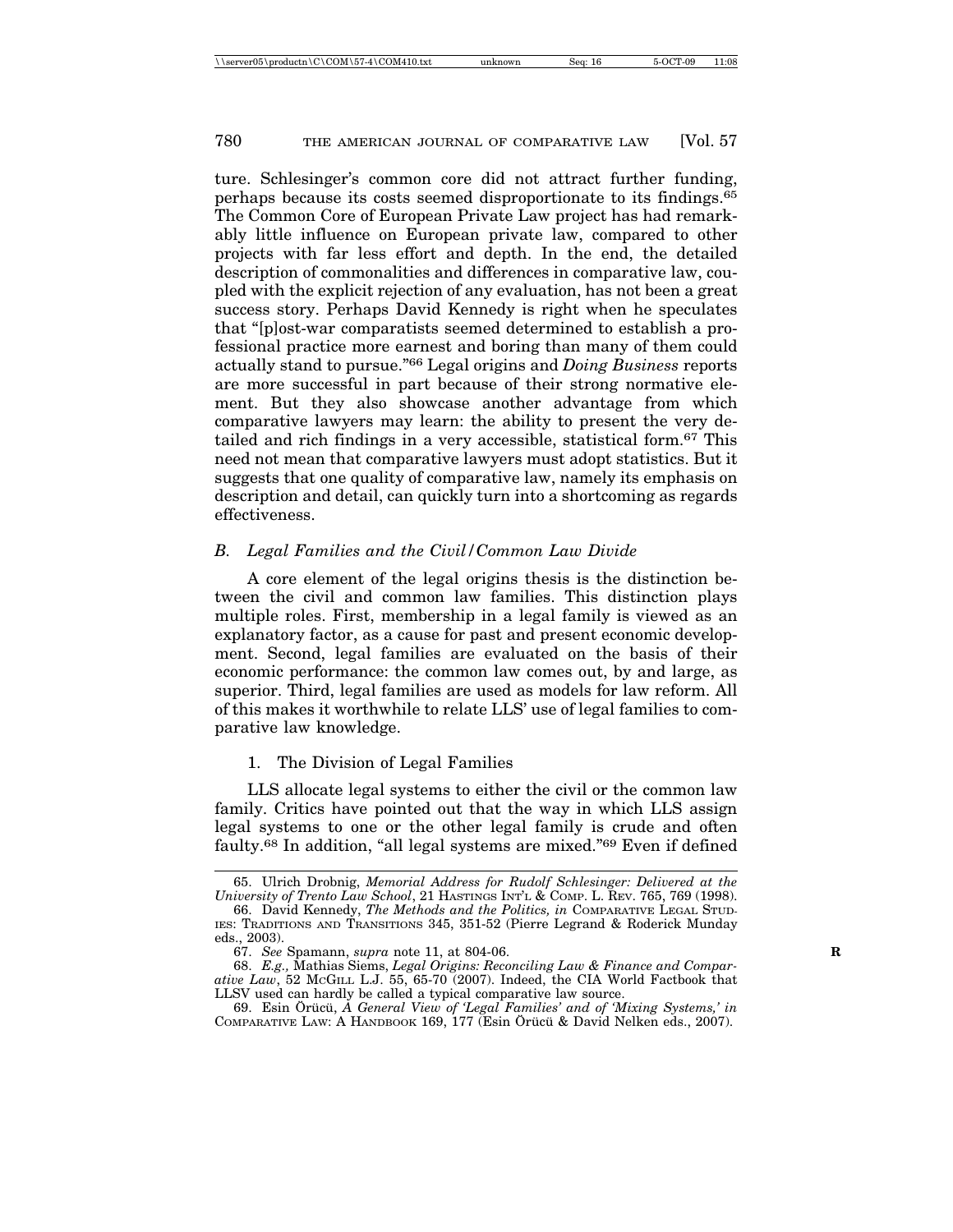in the narrow sense as systems with both common and civil law influences, mixed systems are the norm rather than the exception. Influences from continental legal thought on English common law and on U.S. law have been researched extensively; the counterinfluence from common law on civil law is a little less well-researched but certainly exists.70 Moreover, especially in non-Western countries, Western law has often mixed with domestic legal traditions, resulting in mutual influence.71

In essence, LLS are not interested in all legal families but only two: common law and civil law (and within the latter usually just French-law based systems). Although the civil/common law divide has been borrowed from comparative law and represents, for some, still the core of our field, its use is quite problematic. In comparative law, we have come to think that the civil law/common law distinction is no longer very relevant for most important questions<sup>72</sup> and especially less important than that between the law of developed and that of developing nations: the laws of developed capitalists economies are converging to a large degree, while the laws in many developing countries are still deficient. France may be a close neighbor of Azerbaijan in the rankings; but their economies (and their laws) are like apples and oranges in almost every way. The difference between civil and common law seems especially irrelevant, as critics have pointed out, for most of the areas of economic law researched by the legal origins literature.73 Yet, the civil/common law divide does remain relevant for civil procedure, which is still different among these legal families.74 And the two explanations for the impact of legal origins on economic development<sup>75</sup>—greater independence of common law judges and greater adaptability of the common law—are both grounded in differences of procedure. This makes it important for comparative lawyers to address the plausibility of these two theses in

<sup>70.</sup> An extensive literature looks at the influence of U.S. law, though rarely with an emphasis on its role as a common law system. For a brief survey with references, see Ralf Michaels, *American Law (United States), in* ELGAR ENCYCLOPEDIA OF COM-PARATIVE LAW 66, 73-74 (Jan Smits ed., 2006).

<sup>71.</sup> A telling example is Donald Horowitz, *The Qur'an and the Common Law: Islamic Law Reform and the Theory of Legal Change* (pts. 1 & 2), 42 AM. J. COMP. L. 233, 543 (1994).

<sup>72.</sup> Reinhard Zimmermann, *Der europäische Charakter des englischen Rechts: Historische Verbindungen zwischen civil law und common law*, 1 ZEUP 4 (1993); James Gordley, *Common law und civil law: eine ¨uberholte Unterscheidung*, 1 ZEUP 498 (1993). *But see* Pierre Legrand, *The Same and the Different, in* COMPARATIVE LE-GAL STUDIES, *supra* note 66, at 240. **R**

<sup>73.</sup> Detlev Vagts, *Comparative Company Law—The New Wave, in* FESTSCHRIFT FUR JEAN NICOLAS DRUEY ZUM 65. GEBURTSTAG 595, 599 (2003).

<sup>74.</sup> *See only* OSCAR G. CHASE ET AL., CIVIL LITIGATION IN COMPARATIVE CONTEXT (2007).

<sup>75.</sup> *Supra,* at 769.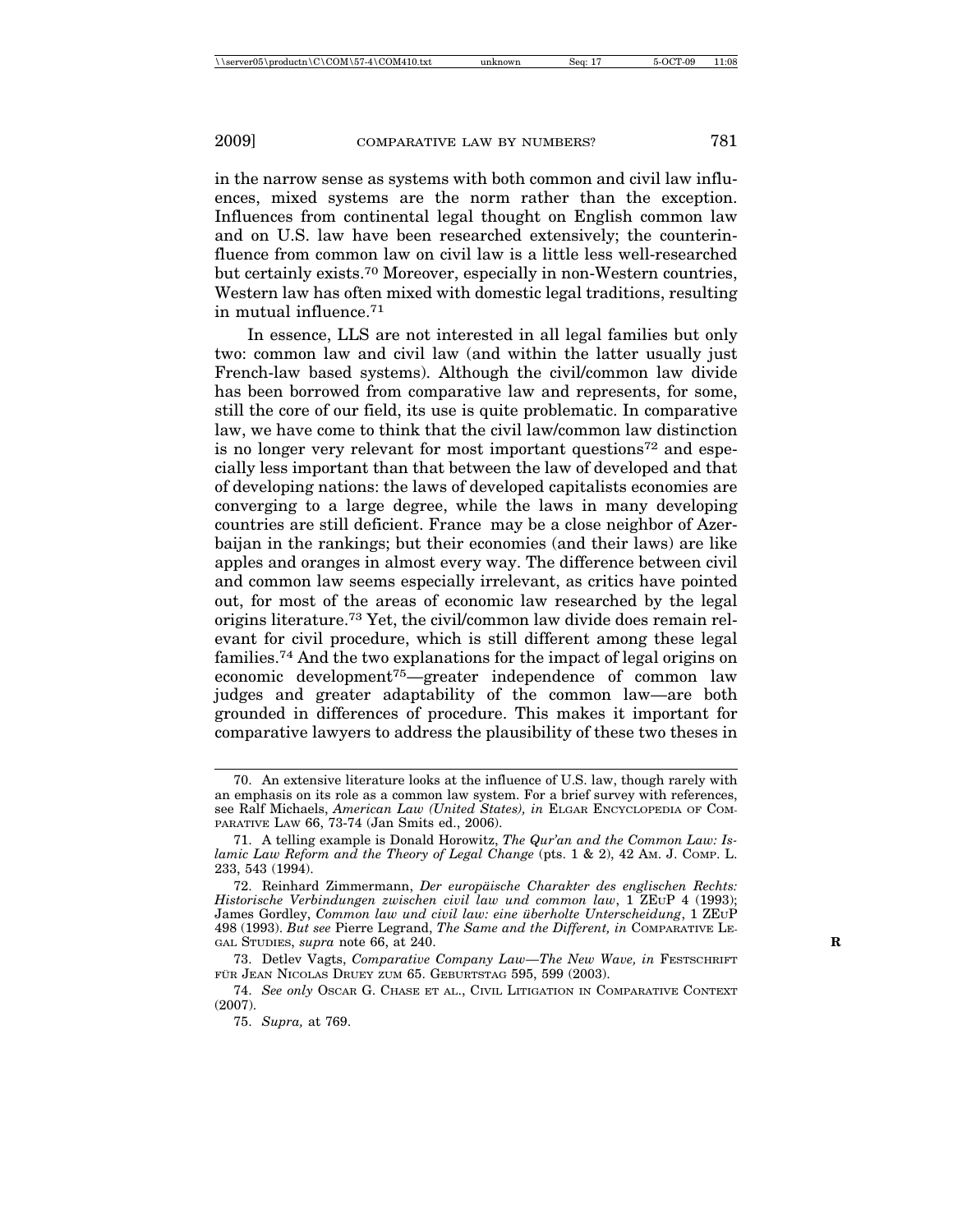particular. Lawyer-economists have taken this on;76 comparative lawyers should make sure that our (considerable) expertise in this area is used to refine or refute the assumptions in the economics literature.<sup>77</sup>

## 2. The Use of Legal Families

The more important criticism concerns not how legal systems are allocated to legal families but how the idea of legal families is used more generally. Comparative lawyers see their value now as mainly didactic,<sup>78</sup> fluid,<sup>79</sup> and context-dependent.<sup>80</sup> Hein Kötz has persuasively argued that legal families help beginners, but the interesting questions are elsewhere.<sup>81</sup> By contrast, LLS take legal families as hard data. Thus, they invoke Zweigert & Kötz's idea that legal systems can be distinguished by their ideology, although Zweigert and Kötz explicitly reject this criterion for the distinction between civil and common law.82 LLS adopt Damaska's distinction between civil law as "policy implementing," and common law as "dispute resolving,"83 even though Damaska uses these descriptions merely as Weberian ideal types and has warned explicitly that "characteristics of the two archetypes should not be understood as repositories of essential facets of existing procedures in civil- and common-law countries."84

In the view expressed in the legal origins literature, legal families are also constant over time. After the original claim that differences between common law and civil law were developed in the twelfth century proved to be untenable, the authors of the legal ori-

78. Similarly Siems, *supra* note 68, at 69. See Zweigert & Kötz, *supra* note 7, at 73; RENE DAVID & JOHN E.C. BRIERLEY, MAJOR LEGAL SYSTEMS IN THE WORLD TODAY 21 (1985).

79. Zweigert & Kötz, *supra* note 7, at 66-67; Jaako Husa, *Classification of Legal Families Today. Is it Time for a Memorial Hymn?*, 2004 REV. INT. DR. COMP. 11, 14-16 (2004).

80. ZWEIGERT & KOTZ, *supra* note 7, at 65-66.

81. Hein Kötz, *Abschied von der Rechtskreislehre?*, 6 ZEuP 495 (1998); Hein Kötz, *Rechtskreislehre*, in II HANDWORTERBUCH ZUM EUROPÄISCHEN PRIVATRECHT 1247, 1248 (Jürgen Basedow, Klaus Hopt, Reinhard Zimmermann eds., 2009), English translation forthcoming.

82. *Compare* La Porta et al., *supra* note 17, at 286-87, *with* ZWEIGERT & KOTZ, *supra* note 7, at 72. **R**

83. La Porta et al., *supra* note 17, at 286. **R**

84. MIRJAN DAMASKA, THE FACES OF JUSTICE AND STATE AUTHORITY 12 (1986). Similarly for legal families as Weberian ideal types Jaako Husa, *Legal Families and Research in Comparative Law*, GLOBAL JURIST ADVANCES Vol. 1 Issue 3 Art. 4 (2001), *available at* http://works.bepress.com/jaakko\_husa/1.

<sup>76.</sup> Gillian Hadfield, *The Levers of Legal Design*, 36 J. COMP. ECON. 43 (2008); Bernd Hayo & Stefan Voigt, *Explaining de facto Judicial Independence*, 27 INT'L REV. LAW & ECON. 269 (2007); Bernd Hayo & Stefan Voigt, *The Relevance of Judicial Procedure for Economic Growth*, 27 INT'L REV. L. & ECON. 269 (2007).

<sup>77.</sup> This year's conference of the International Association of Procedural Law in Toronto was dedicated to the topic.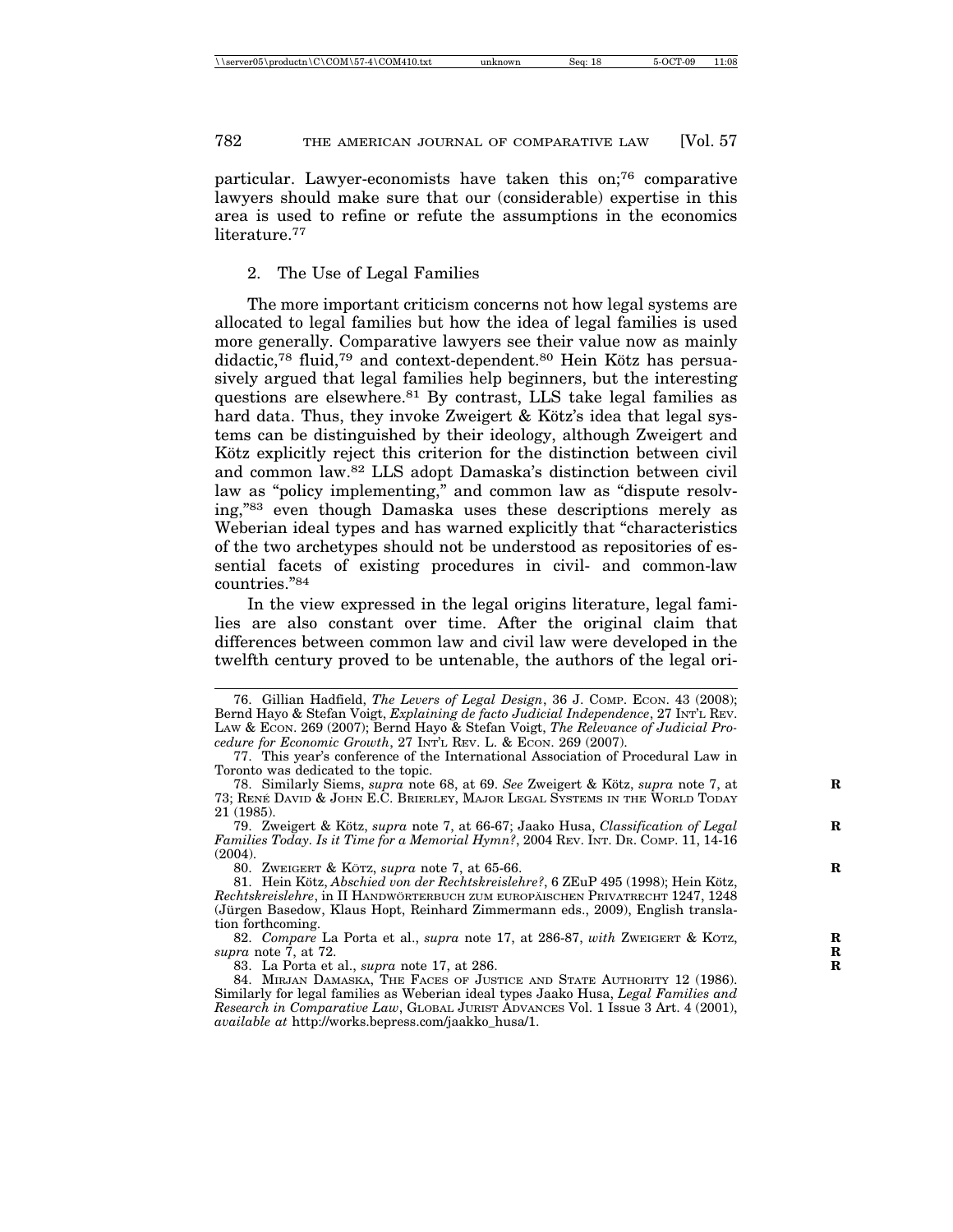gins thesis now situate the divergence in the seventeenth through nineteenth centuries.85 Ultimately, the point in time is irrelevant to their claim that after the divergence occurred, the styles became constant. That claim is unpersuasive. It is unclear why legal systems can change dramatically at one point in time and then remain impervious to further change. It is also unclear how both the colonial imposition explanation and the policy recommendations in the *Doing Business* reports are compatible with the idea of an unchanging legal tradition. But most importantly, the idea of an unchanging legal character appears incompatible with comparative law knowledge. Most comparative lawyers oppose the idea that a country's legal system is static, which is why we now prefer the dynamic notion of "legal tradition" over that of "legal family."86 There is certainly some type of continuity that may be expressed in economic terms as path dependency which means that different legal systems will respond differently to common developments. But this is quite different from claiming perpetual characteristics.

In emphasizing an ultimately inalterable difference between civil and common law as the most important distinction, the legal origins literature ironically parallels the views of one of the most outspoken critics of comparative law and economics, Pierre Legrand.87 Both may well be correct that we comparative lawyers have overestimated the convergence between civil and common law as well as the adaptability of both legal systems. The legal origins literature would then provide helpful empirical data that may suggest a persistent distinction between the political economies of civil and common law countries with strong historical roots.88 This would only be proven, however, if the measurements and evaluations were performed accurately, and that is doubtful, as discussed in the next subsection.

# *C. Commensurability and Evaluation*

A major reason for the great success of both the legal origins thesis and the *Doing Business* reports lies in their strong normative comparative conclusion: common law as better for economic progress than civil law. In the legal origins thesis, the conclusion is still presented as descriptive and also modified (though only slightly); the *Doing Business* reports by contrast are quite openly evaluative. Al-

<sup>85.</sup> La Porta et al,. *supra* note 17, at 303-06. **R**

<sup>86.</sup> Reimann, *supra* note 45 at 677-78 (2002); H. Patrick Glenn, *Comparative Le-* **R** *gal Families and Comparative Legal Traditions, in* THE OXFORD HANDBOOK OF COMPARATIVE LAW, *supra* note 7, at 421, 437-39. **R**

<sup>87.</sup> Pierre Legrand, *Econocentrism*, 59 U. TORONTO L.J. 215 (2009). Legrand was not always so opposed to comparative law and economics; *see* Pierre Legrand, Jr., *Pre-Contractual Disclosure and Information: English and French Law Compared*, 6 OX. J. LEG. STUD. 322, 343-5 (1986).

<sup>88.</sup> Thus John Reitz, *Legal Origins, Political Economy, and the Problem of Generalization,* 57 AM. J. COMP. L. 847 (2009).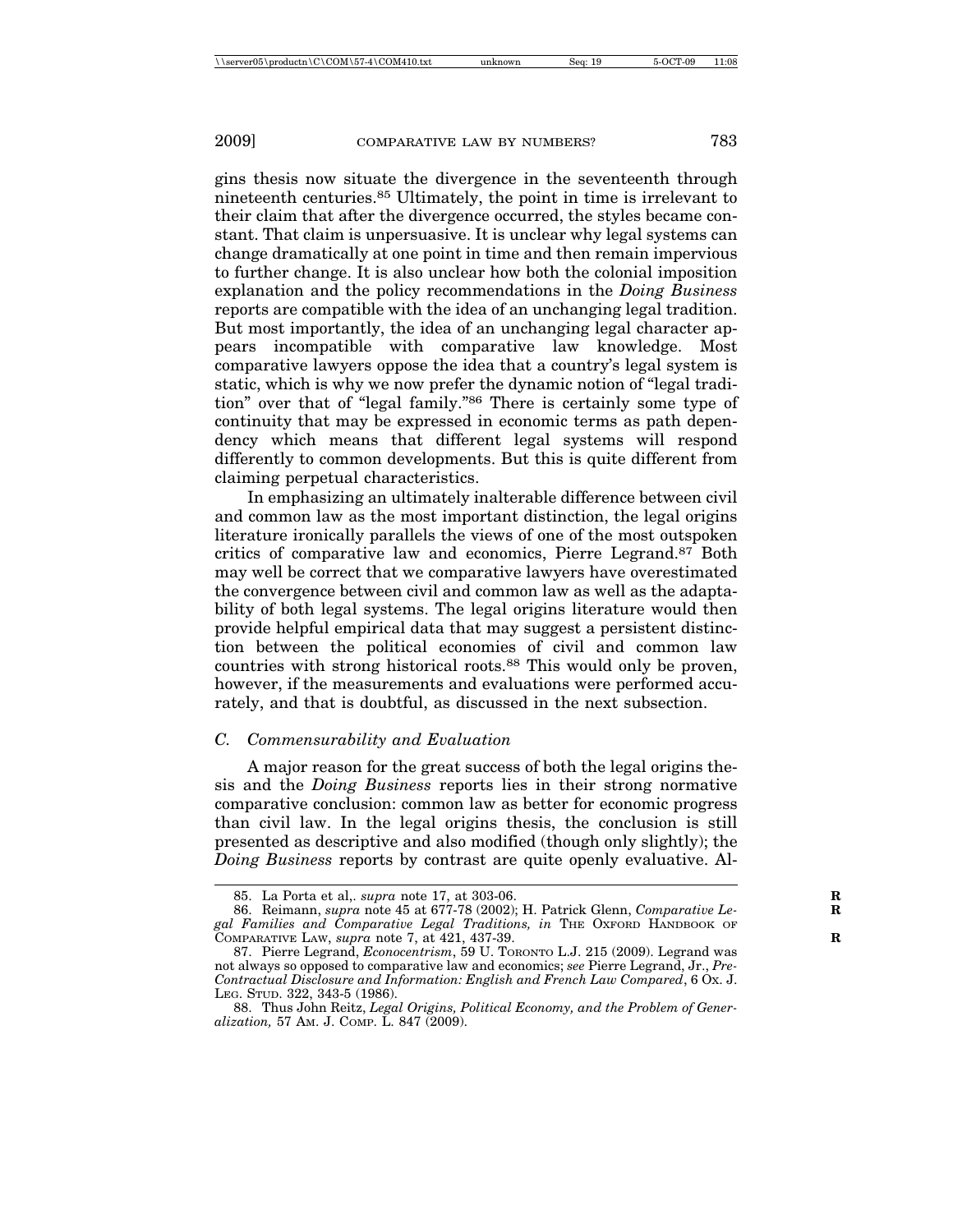though comparative lawyers endorse such evaluative comparison when they discuss regulatory competition (an idea borrowed from economists), by and large, they despise comparative evaluation is incompatible with their main goal of pure knowledge.89 Essentially, there are two reasons for this unease with evaluation: the problem of commensurability and the risk of homeward bias.

#### 1. Regulatory Competition

 One way in which economics has long been used in traditional comparative law is in the discussion of regulatory competition. Jan Smits has argued for such competition as a bottom-up approach towards private law unification in Europe;<sup>90</sup> Anthony Ogus views such competition as a useful generator of information for law reform.<sup>91</sup> However, the use of economics in this context is quite a bit looser than in its original formulation. In many studies, regulatory competition is more a rhetorical figure than an actual economic model.<sup>92</sup> a starting point for more conventional comparative law analysis. More often than not, competition of legal systems is used as a mere toolbox for legislators; the idea that legal systems themselves truly compete is not shared by many comparatists. The *Doing Business* reports, by contrast, emphasize precisely such competition, especially competition for private investors. At the same time, they show some of the problems of such competition. First, in making explicit policy recommendations, the *Doing Business* reports interfere in the "market for laws"93 that they set out to measure. Second, the emphasis on ease of doing business at the expense of other policy considerations, for example, employee protection, presents the well-known risk of a "race to the bottom;" as reactions at the World Bank show, this risk is being recognized.<sup>94</sup> The recent adoption of other values beyond efficiency<sup>95</sup> presents an unintentional approximation to comparative law's emphasis on more holistic comparison.

94. *See supra* 774-75.

95. *Supra*, 775.

<sup>89.</sup> See discussion and references in H. Patrick Glenn, *Aims of Comparative Law, in* ELGAR ENCYCLOPEDIA OF COMPARATIVE LAW, *supra* note 70, at 57, 58-89. **R**

<sup>90.</sup> Jan Smits, *European Private Law: A Plea for a Spontaneous Legal Order, in* EUROPEAN INTEGRATION AND LAW 55 (D.M. Curtin et al. eds., 2006).

<sup>91.</sup> Ogus, *infra* note 138. **R**

<sup>92.</sup> *See* EVA-MARIA KIENINGER, WETTBEWERB DER PRIVATRECHTSORDNUNGEN IM EUROPÄISCHEN BINNENMARKT (2002).

<sup>93.</sup> ERIN O'HARA & LARRY E. RIBSTEIN, THE LAW MARKET (2009); *cf*. MILHAUPT & PISTOR, *supra* note 47, at 213 ("commodification of law"); Eidenmüller, *supra* note 33.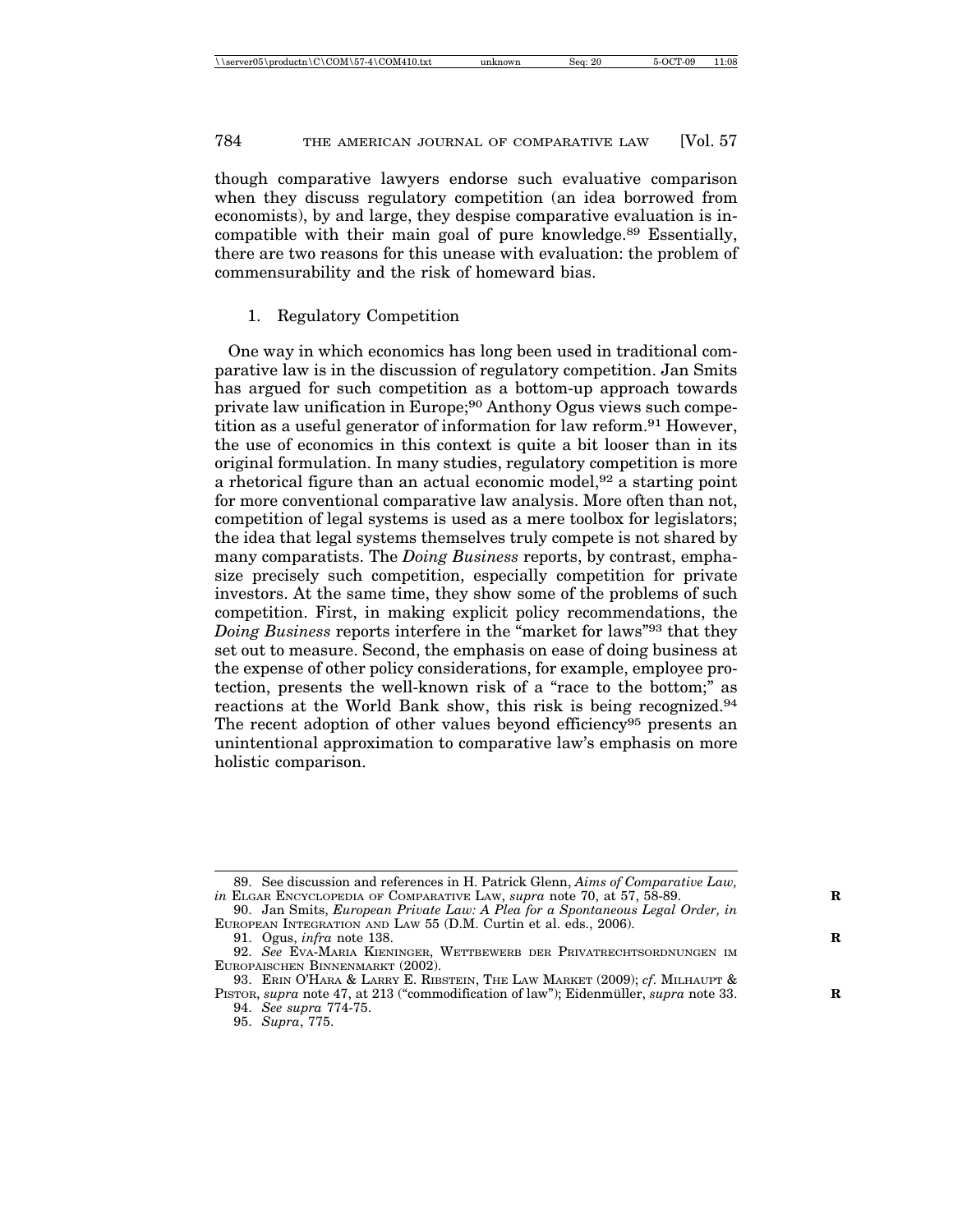## 2. Relativity

Commensurability is a key prerequisite for comparability and therefore a key issue in comparative law.96 Comparison requires a *tertium comparationis*: we always compare legal systems with regard to a specific factor, be it the performance of a certain function or something else. It follows that findings of similarity and difference are always relative to the specific *tertium* that was chosen. Absolute comparison is impossible. This is even more true for determining the better law: a law can be better than another only with regard to the specific function they both perform. Comparative lawyers have become cautious in evaluating one law as better than another. Some object to any evaluative comparison on the basis of incommensurability. Yet, even those who see value in it are hesitant, and for a reason: if both laws are functionally equivalent they are by definition of equal value with regard to that specific function. "The specific function itself cannot serve as a yardstick, for functionally equivalent institutions are by definition of equal value with respect to that function—equivalence means, literally, of equal value."97 Differences may occur only outside of that function: their ability to perform other functions, their costs, etc.98

The legal origins literature accepts this restriction, as do the *Doing Business* reports. However, in the presentation, the relative character of the comparison drops out of sight. This may be the biggest problem with the ranking of countries in the *Doing Business* reports: they suggest a ranking with regard to the absolute quality of legal systems, and they thereby put pressure on countries to focus their domestic policies on the factors that the *Doing Business* report measures—and to neglect other functions of the law.99 It appears as though the common law is better than the civil law *tout court*, instead of only in promoting economic growth.100

Of course, this reductionist quality of rankings is an advantage for their marketability. Rankings are simpler than complex comparisons. It is precisely this simplicity that makes them suspicious from a comparative law perspective. At the same time, we comparative lawyers may need to ask ourselves whether we have not gone too far in

100. *Cf.* Jansen, *supra* note 96, at 312-14. **R**

<sup>96.</sup> *See* Nils Jansen, *Comparative Law and Comparative Knowledge, in* THE OX-FORD HANDBOOK OF COMPARATIVE LAW, *supra* note 7, at 305.

<sup>97.</sup> Michaels, *supra* note 7, at 374.

<sup>98.</sup> *See* Michaels, *supra* note 7, at 374-76.

<sup>99.</sup> *See* Bjørn Høyland et al., *The Tyranny of International Index Rankings* (2009), *available at* http://folk.uio.no/bjornkho/TyrannyIndexRankingsHoylandMoeneWillum sen.pdf. In the United States, a similar problem is known from the ranking of law schools, which appears to measure the objective quality of law schools and therefore creates strong incentives for law schools to improve rankings, not law schools. *See only* Michael E. Solimine, *Status Seeking and the Allure and Limits of Law School Rankings*, 81 IND. L.J. 299 (2006).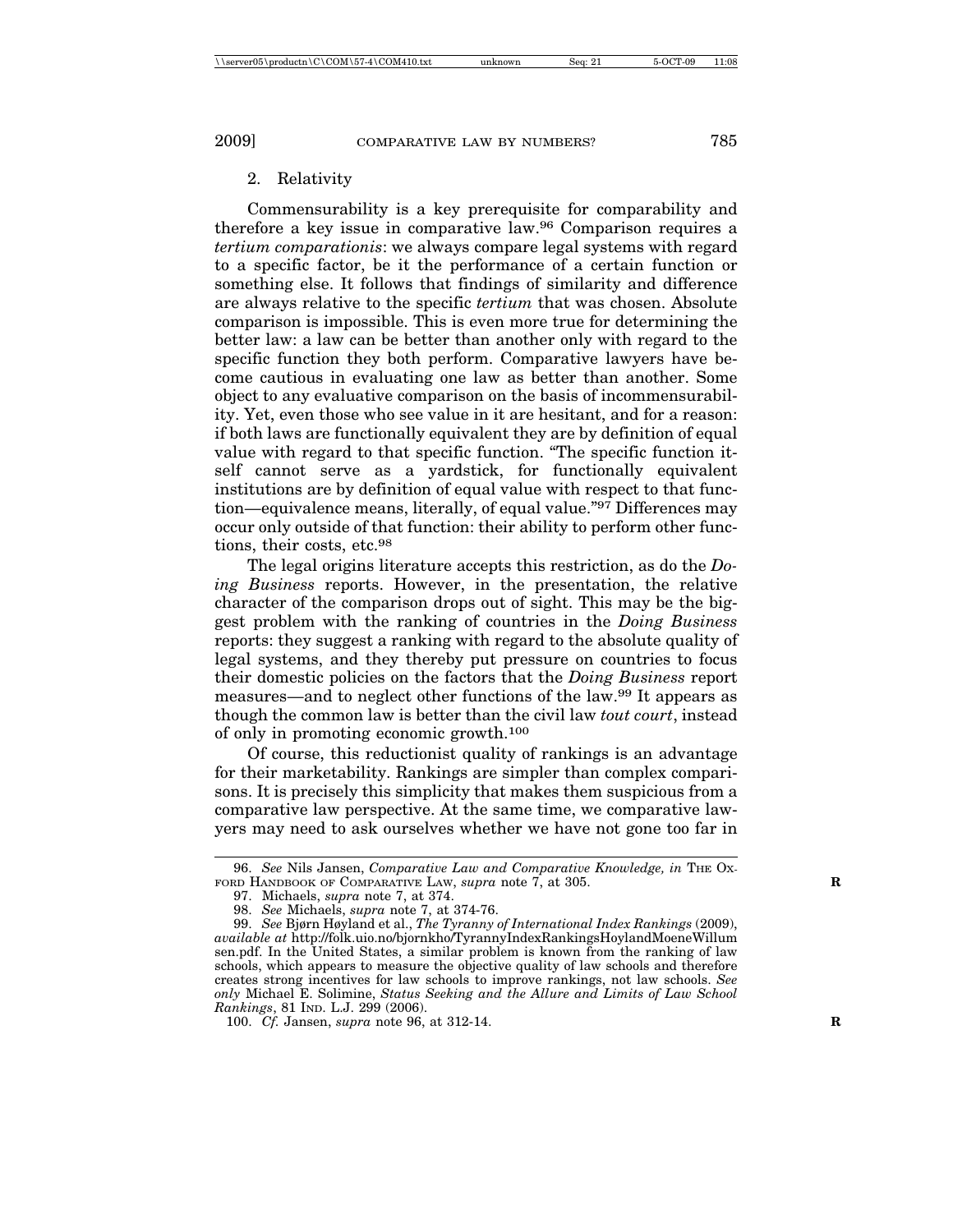our refusal to evaluate and in our emphasis on incommensurability. Some of the most influential studies in comparative law—Langbein's study of German civil procedure, Damaska's analysis on court structures, James Whitman's studies on dignity—all present theses that are, on their face, much too crude and simple and have since been refined by subsequent writing. Yet their very simplicity was what got the respective discussions going; it is therefore their strength, not their weakness, and perhaps a strength that comparative law needs in order to keep up with economics.

## 3. Objectivity

An additional problem in the comparative evaluation of legal systems is homeward bias. Every comparative lawyer knows the risk that she may unknowingly favor her own law simply because she knows it better; opinions differ merely over whether this homeward bias can be overcome or whether we are necessarily stuck within the mentality of our own legal system. Such homeward bias can come in two variants. The first, perhaps more obvious variant, can be called *solution bias*: the prioritization of our own system's solutions over those of other countries simply because we know them better and have internalized them. This is the core bias of domestic lawyers that comparative lawyers try to overcome. The legal origins literature and the *Doing Business* reports promise to overcome these problems and to provide true neutrality, though they are only partially successful. They do provide a very helpful remedy against solution bias: the use of empirical data and measurements.101 Traditional comparative lawyers have a lot to learn here.

However, homeward bias can also come in a more subtle variant that we may call *question bias*. It concerns not the solutions we find but the questions we ask. Because we think within the framework of our own legal system, we tend to ask questions posed by our own system—and in many cases find that our own legal system provides the better answers, simply because our legal system responds precisely to these questions. The only way to overcome this bias is dialogue with comparatists from other legal systems who may be able to point out that questions that work in one framework make little sense in another. The legal origins literature is less successful in overcoming question bias. Authors may point out that they are not lawyers, so they cannot (one would hope) be biased in favor of one legal system's inherent rationality over the other. The questions they ask are economic, not legal, in nature. Yet, rather than overcoming the problem, that exacerbates it. First, it leads to a bias not for one legal system over another but for one discipline over another, something that may

<sup>101.</sup> I ignore here critique of how accurate the data is; *see* WORLD BANK INDEPEN-DENT EVALUATION, *supra* note 34, at 13-17. **R**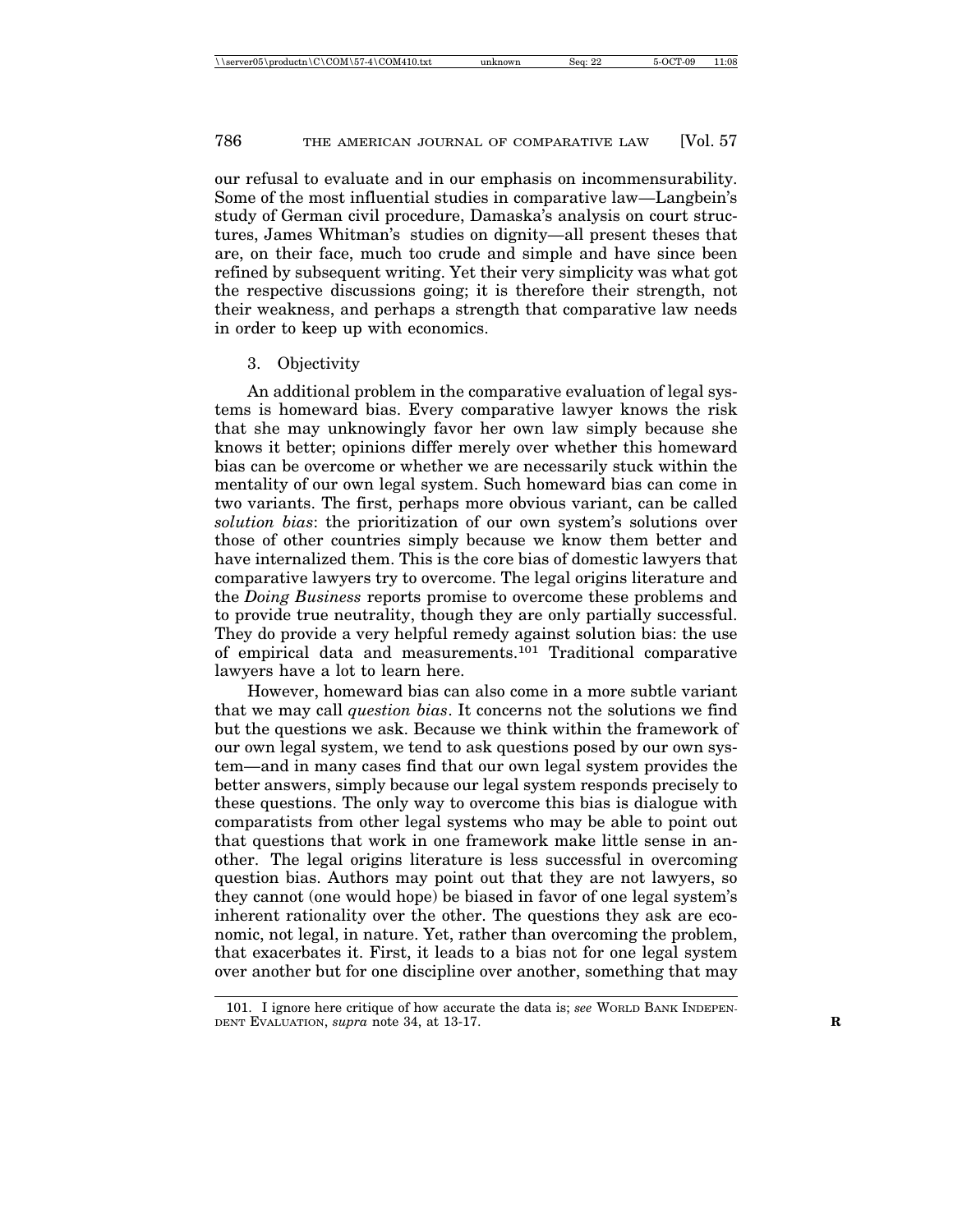be called economics bias.102 Moreover, because the economics used in these projects is primarily U.S.-American in origin and has been developed with U.S. law in mind, the bias for economics turns quite easily into a bias for U.S. law. The emphasis on shareholder rights, to name but one example, reflect exactly one such bias. In other words, the good performance of the U.S. and other common law systems is a direct consequence of the questions asked.

# *D. Legal Transplants*

Legal transplants—the transfer of legal norms and institutions from one legal system to another—have two roles to play in the legal origins literature. The first is descriptive and explanatory: the imposition of Western laws on nonwestern countries in the course of colonization is viewed as an explanatory factor for economic progress in these colonies. The second role is normative: the export of common law norms and institutions is recommended as a way to improve economic performance. Both link up with traditional comparative law.

## 1. Colonization

Although the export of European legal systems in the nineteenth century is a well-known topic in traditional comparative law, the political aspects of colonialism are often downplayed.103 Ironically, the violence of colonization becomes a virtue for the legal origins literature: the assumption that laws were imposed on the colonies without indigenous choice makes it possible to treat law as an exogenous factor. Unfortunately, the image of transplantation of laws is seriously deficient from a comparative law standpoint. Transplantation was more complex in colonization and post-colonization than presented by LLS104 and it is more complex now. We know that the transplantation of laws does not leave these laws unchanged: transplanted laws function more like legal irritants, creating internal developments within the importing legal systems. (Only Alan Watson agrees that laws remain unchanged in the process of transplantation, but he would violently dispute the core assumption of the legal origins literature that such laws have a significant impact on society and the

<sup>102.</sup> This is the core of the French critique against the *Doing Business r*eports. *See* Fauvarque-Cosson & Kerhuel, *supra* note 29.

<sup>103.</sup> Upendra Baxi, *The Colonialist Heritage*, *in* LEGRAND & MUNDAY, *supra* note 66, at 59. **R**

<sup>104.</sup> For English law, see B. H. MCPHERSON, THE RECEPTION OF ENGLISH LAW ABROAD (2007); for French Law, see L'INFLUENCE INTERNATIONALE DU DROIT FRANÇAIS, RAPPORT DU CONSEIL D'ETAT (Oliver Dutheillet de Lamothe & Marie-Aimé Latournerie eds., 2001), *available at* http://www.ladocumentationfrancaise.fr/rap ports-publics/014000702/index.shtml.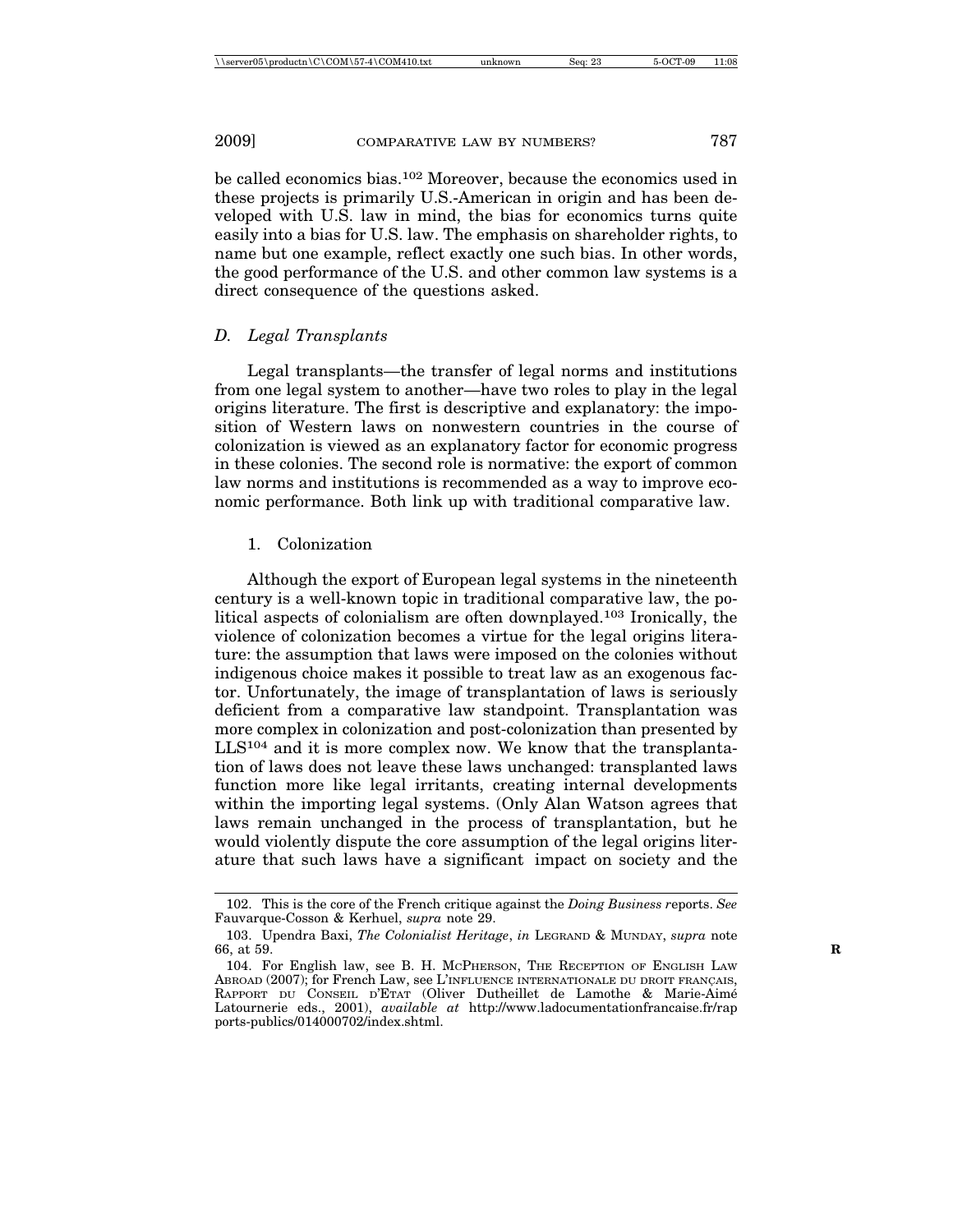economy.)105 We know (as LLS now concede) that the transplantion of formal laws cannot succeed unless it comes with the transport of legal expertise. We know that legal export is not successful without what Katharina Pistor and others have called, in explicit response to the legal origins literature, the demand for law106 and what Otto Kahn-Freund identified long ago as the relevance of local interest groups that are pushing for its adoption.107

Despite all this, the legal origins thesis remains highly interesting for comparative law. Traditionally, we might have thought that the civil law should travel more easily than the common law, because its reliance on systematized codification requires less expertise in the recipient country; the situations in England with its traditionally homogenous culture and the United States with its peculiar role for the law as a motor of social change are not easy to replicate. If LLS are correct that common law colonies developed better economically than civil law colonies, this raises the very important question whether the relevant difference lies in legal systems or in some other factor. One plausible explaining factor could be the British practice of indirect rule that empowered local elites and thereby enabled the colonies, especially after independence, to rely on local structures and institutions and indigenous expertise, an important advantage over French colonies that had to build such expertise from scratch.108

#### 2. Law Reform

The legal origins thesis gets its bite not from using colonization as an explanatory factor but from the normative implications made explicit in the *Doing Business* reports: countries will perform better today if they adopt common law structures than if they adopt civil law structures. The Reports share this interest in improving law with traditional comparative law, though with a twist: traditional comparative lawyers have long focused mainly on the improvement of their own law;109 the *Doing Business* reports, like the World Bank generally, aims primarily at improving the law elsewhere. In other words,

<sup>105.</sup> *See* ALAN WATSON, SOCIETY AND LEGAL CHANGE (2d ed. 2001). *See also, now,* Holger Spamann, *Contemporary Legal Transplants – Legal Families and the Diffusion of (Corporate) Law*, 2009 (6) BYU L. REV. (forthcoming, Dec. 2009).

<sup>106.</sup> David Berkowitz et al., *The Transplant Effect*, 51 AM. J. COMP. L. 163 (2003); MILHAUPT & PISTOR, *supra* note 47, at 201-12. **R**

<sup>107.</sup> Otto Kahn-Freund, *On Uses and Misuses of Comparative Law*, 37 MOD. L. REV. 1, 12-13 (1974).

<sup>108.</sup> *Cf*. Sandra Fullerton Joireman, *Inherited Legal Systems and Effective Rule of Law: Africa and the Colonial Legacy*, 39 J. OF MOD. AFR. STUD. 571, 579-81 (2001). However, for evidence that indirect rule colonies had higher rates of instability, see Matthew K. Lange, *British Colonial Legacies and Political Development,* 32 WORLD DEVELOPMENT 905 (2004).

<sup>109.</sup> E.g. DAVID & BRIERLEY, *supra* note 78, at 6-8; LEONTIN-JEAN CONSTAN-TINESCO, RECHTSVERGLEICHUNG I—EINFÜHRUNG IN DIE RECHTSVERGLEICHUNG 371-73 (1971); ZWEIGERT & KOTZ, *supra* note 7, at 16-20.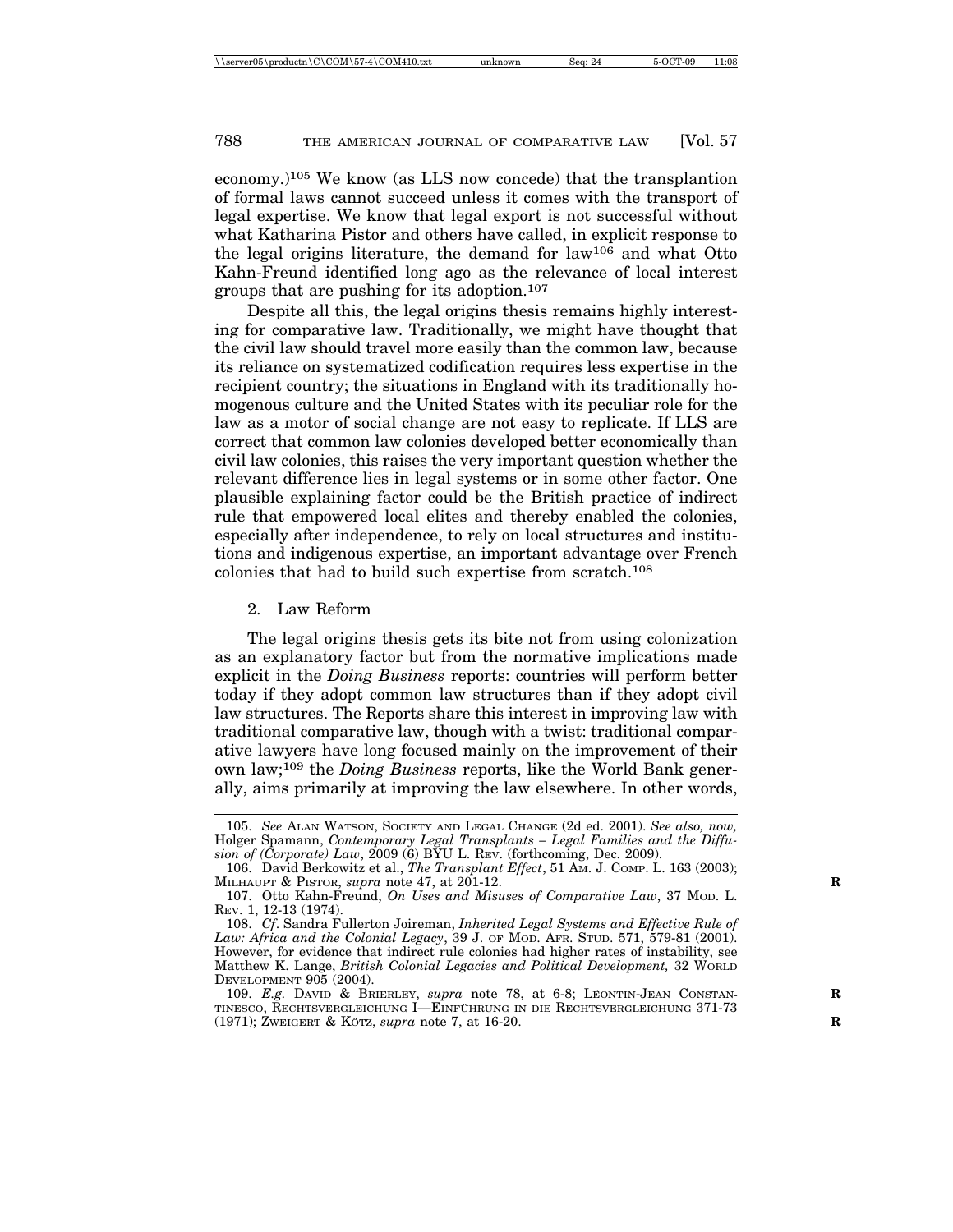what is at stake here is not so much the import of law but rather the exportation of Western laws (primarily those from common law countries) to nonwestern countries. This may be one explanation for the "one size fits all" approach in the early *Doing Business* reports: the thought that what matters in law reform can be determined by finding the best law and then exporting it, rather than focusing on local conditions and the best "fit" as comparative lawyers would argue.

This does not make the studies meaningless. The focus on the best fit is not confined to import; it is relevant to the export of law as well. The importing country may not even always be better equipped to determine the best fit than an outside observer; outside observes can sometimes provide a fresh and helpful perspective on what might make sense as reform. This means, however, that traditional comparative lawyers may want to make their voices heard more prominently in law reform projects. They can bring their special expertise in "best fit" to the table. The Japanese approach to legal assistance, which emphasizes such local requirements of "fit" and local demands, provides an interesting example of such an approach.110 The World Bank and the IMF may prove to be open to such approaches more based in comparative law as well.<sup>111</sup>

#### *E. Culture*

The main criticism voiced especially by French lawyers against the *Doing Business* reports is their neglect of culture.112 This criticism is representative of the recent cultural turn in comparative law,113 a trend in turn favored by the unclear concept we comparative lawyers have of culture.114 In France, one author has gone so far as to dismiss law and economics as an idiotic science.<sup>115</sup> In reality, the conflict of culture and economics is less clear-cut.

First, different research questions make different aspects relevant or irrelevant. The legal origins literature is interested in the connection between law and economic progress, not in the connection between law and values or law and culture. It is not clear why research into the relation between law and economic progress, which is certainly not irrelevant, must necessarily include culture. Arguably,

<sup>110.</sup> Shuya Hayashi, *The Search of Knowledge*. *Some Perspectives in Legal Assistance in Developing Economies* (unpublished paper, 2009).

<sup>111.</sup> *See* Milhaupt, *supra* note 4, last paragraph.

<sup>112.</sup> *See* Fauvarque-Cosson & Kerhuel, *supra* note 29.

<sup>113.</sup> Roger Cotterell, *Comparative Law and Legal Culture, in* THE OXFORD HAND-BOOK OF COMPARATIVE LAW, *supra* note 7, at 709; David Nelken, *Defining and Using the Concept of Legal Culture, in* COMPARATIVE LAW: A HANDBOOK, *supra* note 69, at **R** 109.

<sup>114.</sup> Ralf Michaels, *Rechtskultur, in* HANDWORTERBUCH ZUM EUROPÄISCHEN PRIVA-TRECHT, *supra* note 81 at 1249 (2009); English translation forthcoming. **R**

<sup>115.</sup> Alain Bernard, *Law and Economics, une science idiote?*, 2008 RECUEIL DALLOZ 2806.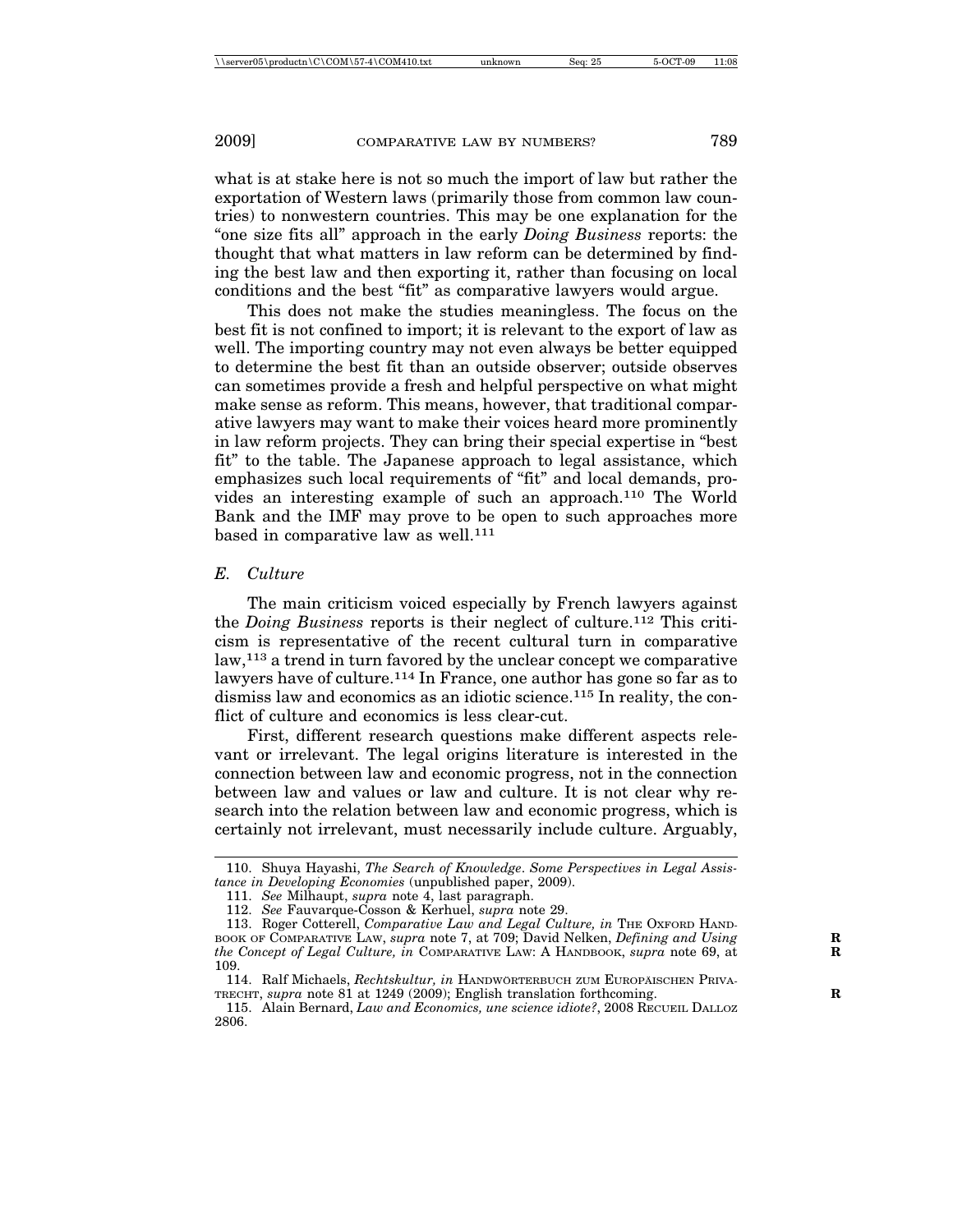although a proper understanding of local culture is necessary for successful law reform, an overemphasis on culture holds us back in achieving progress in the law altogether. For example, the fear of comparative lawyers that Western laws are incompatible with African values and culture tends to disregard that Africans may in fact want to reap the benefits of taking part in Western culture—especially so after globalization has already made it impossible for them to live some autochthonous culture in isolation from the rest of the world. The French emphasis on culture as against the *Doing Business* reports could be viewed as mere protectionism, were it not coupled with projects to show that French law actually does perform better than is claimed.116

Second, culture need not be anathema to economic analysis.<sup>117</sup> From an economic perspective, culture can be conceptualized as an informal constraint.<sup>118</sup> or as path dependency. Anthony Ogus has explained culture as an obstacle to regulatory competition.119 Most economists, however, take a more neutral position: they try to measure cultural preferences in different societies as one factor that will determine what kind of legal system is most appropriate.120 In a recent paper, a number of American and French economists (among them one of the legal origins authors) try to demonstrate an interrelation between high degrees of regulation and a high level of mutual distrust in society: the more people distrust each other the more they rely on regulation, and the more they invoke regulation the more they create distrust in society.121 At the end of their essay they address the relation between their paper and the legal origins thesis and thus the question of how law and culture interrelate. We may (and should) question whether economics gets culture right, but it would be an exaggeration to think that economics leaves no place for culture.

The problem with the absence of culture in the legal origins literature is more indirect. Although culture need not figure in each project and although it can theoretically be conceptualized in economic terms, the fact that the debate about law reform is held in economic terms means in fact that cultural specificities tend to be

<sup>116.</sup> Fauvarque-Cosson & Kerhuel, *supra* note 29, at 818-19.

<sup>117.</sup> *Similarly* Pierre Legrand, *Book Review*, 56 CAM. L. REV. 638, 640 (1997) (*but see now* Legrand, *supra* note 87). *More generally, see* EELKE DE JONG, CULTURE AND **R** ECONOMICS—ON VALUES, ECONOMICS AND INTERNATIONAL BUSINESS (2009).

<sup>118.</sup> DOUGLAS NORTH, INSTITUTIONS, INSTITUTIONAL CHANGE AND ECONOMIC PER-FORMANCE 36-45 (1990).

<sup>119.</sup> Anthony Ogus, *The Economic Basis of Legal Culture: Networks and Monopolization*, 22 OX. J. OF LEGAL STUD. 419 (2002).

<sup>120.</sup> *See, especially,* Amir Licht et al., *Culture Rules: The Foundations of the Rule of Law and other Norms of Governance*, 35 J. OF COMP. ECON. 659 (2007).

<sup>121.</sup> Philippe Aghion et al., *Regulation and Distrust*, *available at* http://ssrn.com/ abstract=1324264.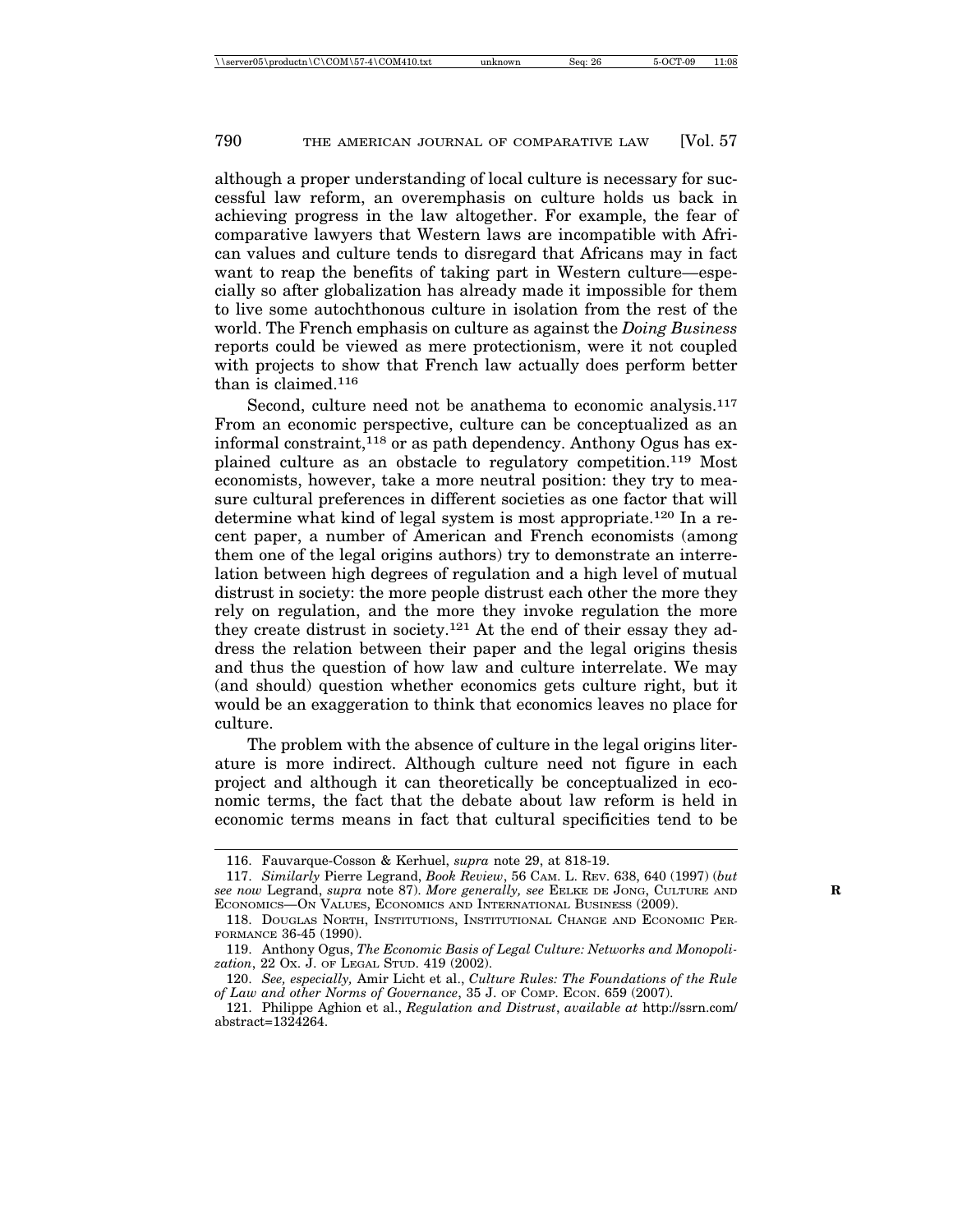disregarded. Coding does not lend itself easily to proper understanding of culture. This is true for the cultures in recipient countries, especially insofar as early *Doing Business* reports proclaimed a "one size fits all" approach. Yet it is true also, and perhaps even more importantly, for the culture of donor countries and the cultural contingencies of their laws.122 One of the core goals of comparative law is understanding our own law—and culture—in relation to other laws. U.S. law is often declared to be exceptional, without real comparison to back up this claim. The legal origins literature favors the opposite extreme: U.S. law is established as the benchmark, the goal of legal convergence, the end of (legal) history. Comparative lawyers retain the task to highlight the cultural contingency also of U.S. law and its constructs—and of the particular approach to comparative law as established in the legal origins literature.<sup>123</sup>

At the same time, however, the legal origins literature may provide a healthy antidote to the risk of overemphasis on legal culture in comparative law. Often, we use legal culture as a fancy and conveniently imprecise shorthand for all kinds of aspects we cannot or do not want to express more explicitly. Studies that ignore culture or, worse, operationalize it in the way the legal origins literature does, pressure us to express more precisely what we mean by culture and why we think economists do not account for it accurately. Such pressure can only be helpful for comparative law.

## IV. CONCLUSION: THE SPECIFIC KNOWLEDGE OF COMPARATIVE LAW

What follows from all of this for the relation between comparative law and economics? A first response would be the prediction or even promotion that economics now replaces comparative law. The authors of the legal origins literature would then have made true for comparative law what Justice Holmes famously proclaimed almost exactly one hundred years earlier, in 1897, namely that "the man of the future is the man of statistics and the master of economics."124 The amazing political success of both the legal origins thesis and the *Doing Business* reports may suggest as much, especially when compared with the declining political importance of comparative law,125 at least outside European private law harmonization.126 However,

126. On European private law as a success story of comparative law, Reimann, *supra* note 45, at 690-95; on the limited role of comparative law as only one of the **R**

<sup>122.</sup> Of course, the economic approach itself represents a particular culture as well.

<sup>123.</sup> On this, see Vivian Grosswald Curran, *Comparative Law and the Legal Origins Thesis:* "[N]on scholae sed vitae discimus," 57 AM. J. COMP. L. 863 (2009).

<sup>124.</sup> Oliver Wendell Holmes, *The Path of the Law*, 10 HARV. L. REV. 459, at 469 (1897).

<sup>125.</sup> Mathias Siems, *The End of Comparative Law*, 2 J. COMP. L. 133 (2007); *see already* Ralf Michaels, *Im Westen nichts Neues*, 66 RABELSZ 97, 112-15 (2002); Reimann, *supra* note 45, at 685-90. **R**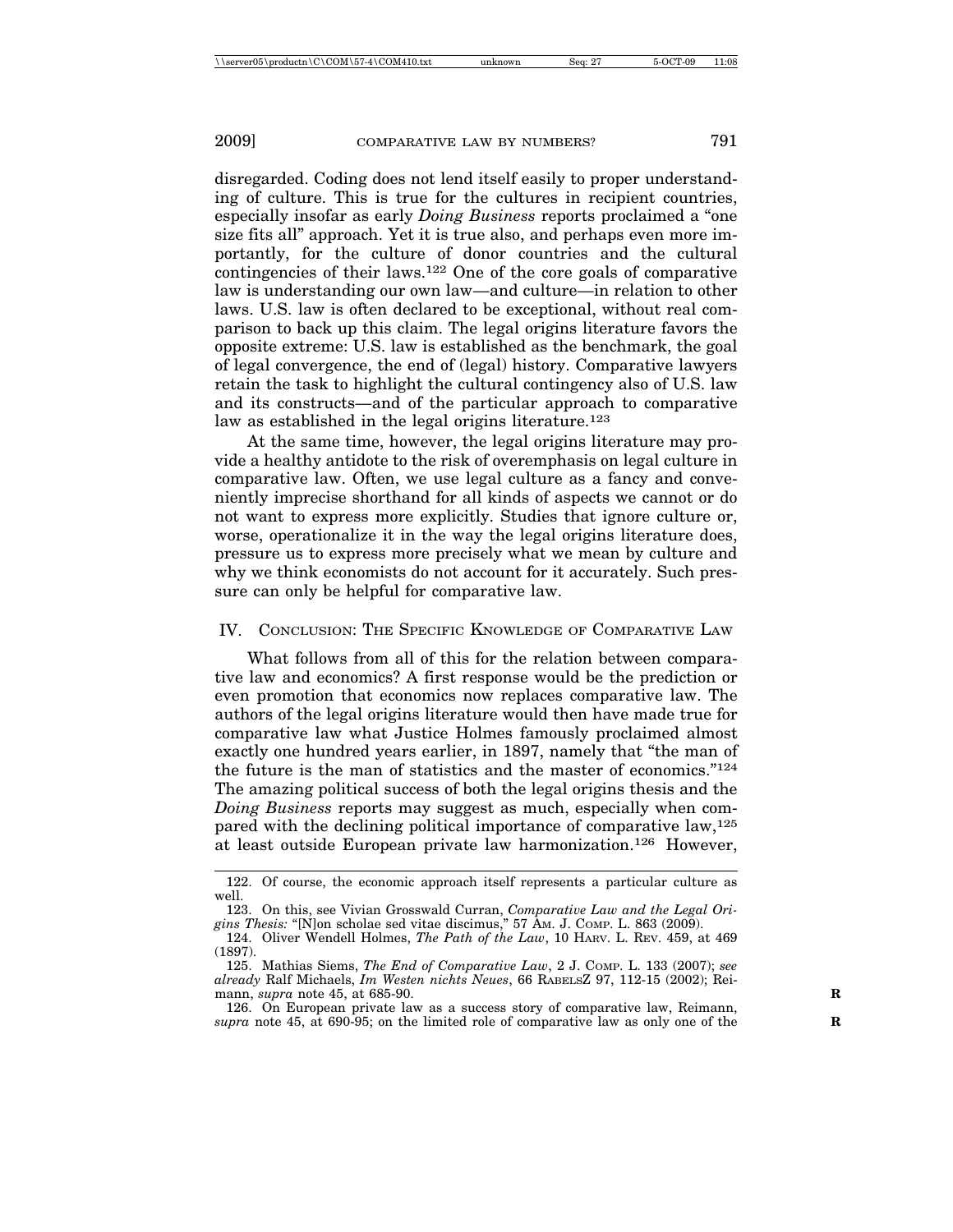such demise of comparative law in favor of economics is unlikely. First, comparative law will maintain an important role outside the instrumentalism of politics and law reform, a role that economics and the social sciences will not challenge. Second it can already be observed that the economic approach to legal origins depends on better comparative law understanding. The fear of comparative law's demise is a sign more of the field's own perpetual angst than of the threat from other disciplines.127 At least, comparative law should survive as a necessary basis for the new comparative economics.

The opposite response would be to dismiss the legal origins literature as so seriously deficient from a comparative law perspective that it is irrelevant for comparative lawyers. This would be exaggerated, too. To some extent such deficiencies are not surprising, given that the legal origins literature is explicitly economic, not legal in its focus. Moreover, within the discipline of economics, an intensive debate is ongoing on the specific economic values and shortcomings of the literature.128 This debate connects with the broader debate within economics whether the reductionism of neoclassical economics, which underlies the legal origins literature, should not be at least supplemented with other methods.<sup>129</sup> And this debate, in turn, suggests that some of the concerns of comparative lawyers find their parallels in economics; thus a conversation should be possible. On the one hand, even good economics will hardly ever be good legal analysis (just as good legal analysis does not amount to good law), because economics answers different questions and uses different methodological tools.130 On the other hand, economics must be of interest to us comparative lawyers precisely because these different questions and tools enrich our own perspective. The newly reemerged interest of economists in law is something we comparative lawyers should cherish and support, not dismiss.

This suggests a third response: stronger interdisciplinarity between economics and comparative law. Such interdisciplinarity has a longer tradition than is often acknowledged. Three years prior to the publication of Justice Holmes' quote about the man of the future.<sup>131</sup> economists and lawyers had founded an "International Association of

128. See the references in La Porta et al., *supra* note 17; see also KENNETH DAM, THE LAW-GROWTH NEXUS: THE RULE OF LAW AND ECONOMIC DEVELOPMENT (2006).

129. For one such proposal, see TONY LAWSON, REORIENTING ECONOMICS (2003).

- 130. *See* Ralf Michaels, *Economics of Law as Choice of Law*, 71 L.&CONTEMP. PROBS. 73 (2008).
	- 131. Holmes, *supra* note 124. **R**

factors in European private law, Reinhard Zimmermann, *Comparative Law and the Europeanization of Private Law, in* THE OXFORD HANDBOOK OF COMPARATIVE LAW, *supra* note 7, at 539, 577-78; Ralf Michaels, *Rechtsvergleichung, in* HANDWORTERBUCH ¨ **R** ZUM EUROPAISCHEN ¨ PRIVATRECHT, *supra* note 81, at 1260; English translation **R** forthcoming.

<sup>127.</sup> Curran, *supra* note 123. **R**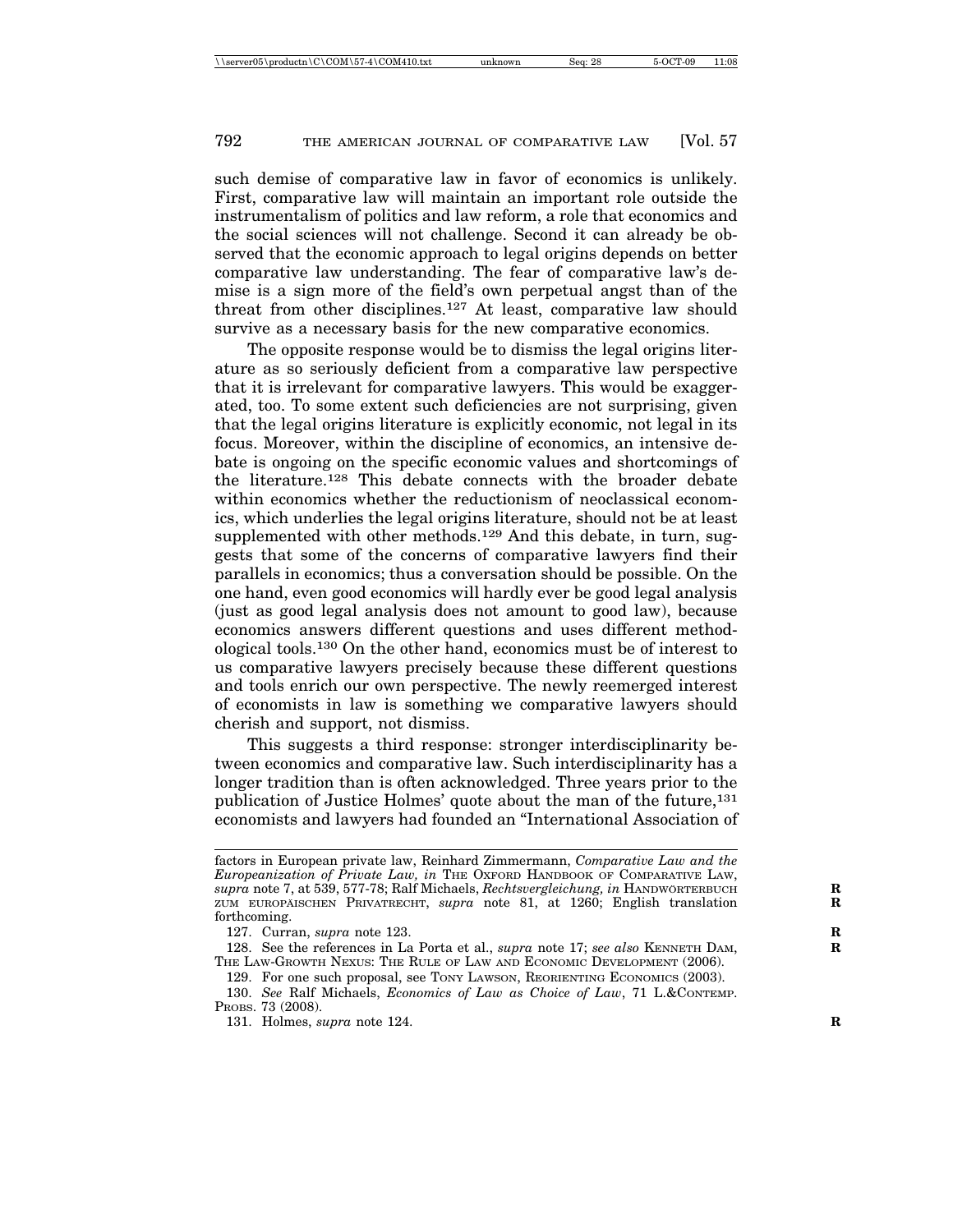Comparative Legal Science and Economics" in Berlin, the predecessor of today's German Comparative Law Association.132 Much of the organization's inaugural article still holds true today: "If now, as is appropriate, lawyers and economists will carry the bulk of the work necessary for further regulation of social conditions, they must step out of their national isolation and join forces in international associations."133 The article expressed the need for comparative law and comparative economics to join forces in order to improve general welfare in the world. Admittedly, little of this proximity between economics and comparative law has remained. In the United States, the neoclassical law and economics of the Chicago school that has come to dominate law and economics is, in its abstraction, largely ahistorical and noncomparative.134 In Europe, legal scholarship in general has become anathema to economic theory altogether (a difference to the United States that has led to lots of speculation about the reasons).135 A puzzling amnesia has eradicated almost all memory of European law and economics around the turn of the nineteenth century; law and economics is now almost exclusively viewed as an import from the United States.136 Most importantly for this essay, current comparative law on both sides of the Atlantic Ocean is almost completely devoid of economics. The leading coursebooks do not mention it at all (and none, curiously, address the legal origins literature).137 Comparative Law encyclopedias contain chapters, but none is really comprehensive.138 And the three-volume collection on

134. Ron Harris, *The Uses of History in Law and Economics*, 4 THEORETICAL IN-QUIRIES IN LAW 659, 666-74 (2004). But see the occasional comparative remarks in STEVEN SHAVELL, FOUNDATIONS OF ECONOMIC ANALYSIS OF LAW 55, 164-65, 204-05, 223, 243, 247, 249, 267 (2004).

135. Christian Kirchner, *The Difficult Reception of Law and Economics in Germany*, 11 INTERNATIONAL REVIEW OF LAW AND ECONOMICS 277 (1991); Viktor Winkler, *Review Essay—Some Realism about Rationalism: Economic Analysis of Law in Germany*, 6 GERMAN L.J. 1033 (2005); Oren Gazal-Ayal, *Economic Analysis of Law in North America, Europe and Israel*, 3 REV. L. & ECON. Issue 2 article 11 (2007), *available at* http://www.bepress.com/rle/vol3/iss2/art11; Kristoffel Grechenig & Martin Gelter, *The Transatlantic Divergence in Legal Thought: American Law and Economics vs. German Doctrinalism*, 31 HASTINGS INT'L & COMP. L. REV. 295 (2008); Nuno Garoupa & Thomas S. Ulen *The Market for Legal Innovation: Law and Economics in Europe and the United States*, 59 ALA. L. REV. 1555 (2008).

136. *E.g.* Roland Kirstein, *Law and Economics in Germany, in* I ENCYCLOPEDIA OF LAW AND ECONOMICS 160 (B. Bouckaert & G. de Geest eds., 2000), *available at* http:// encyclo.findlaw.com/0330book.pdf. *But see* Viktor Winkler, *Okonomische Analyse des Rechts im 19. Jahrhundert: Victor Matajas "Recht des Schadensersatzes" revisited*, 26 ZEITSCHRIFT FÜR NEUERE RECHTSGESCHICHTE 262 (2004).

137. One exception is now UGO A.MATTEI ET AL., SCHLESINGER'S COMPARATIVE LAW. CASES-TEXT-MATERIALS 13-31, 267 (7th ed. 2009).

138. Florian Faust, *Comparative Law and Economic Analysis of Law, in* THE OX-FORD HANDBOOK OF COMPARATIVE LAW, *supra* note 7, at 837; Raffaele Caterina,

<sup>132.</sup> ELMAR WADLE, EINHUNDERT JAHRE RECHTSVERGLEICHENDE GESELLSCHAFTEN IN DEUTSCHLAND 32-42 (1994).

<sup>133.</sup> Franz Bernhöft, Unser Zweck, 1 JAHRBUCH DER INTERNATIONALEN VER-EINIGUNG FÜR VERGLEICHENDE RECHTSWISSENSCHAFT UND VOLKSWIRTSCHAFTSLEHRE ZU BERLIN 1, 12 (1895).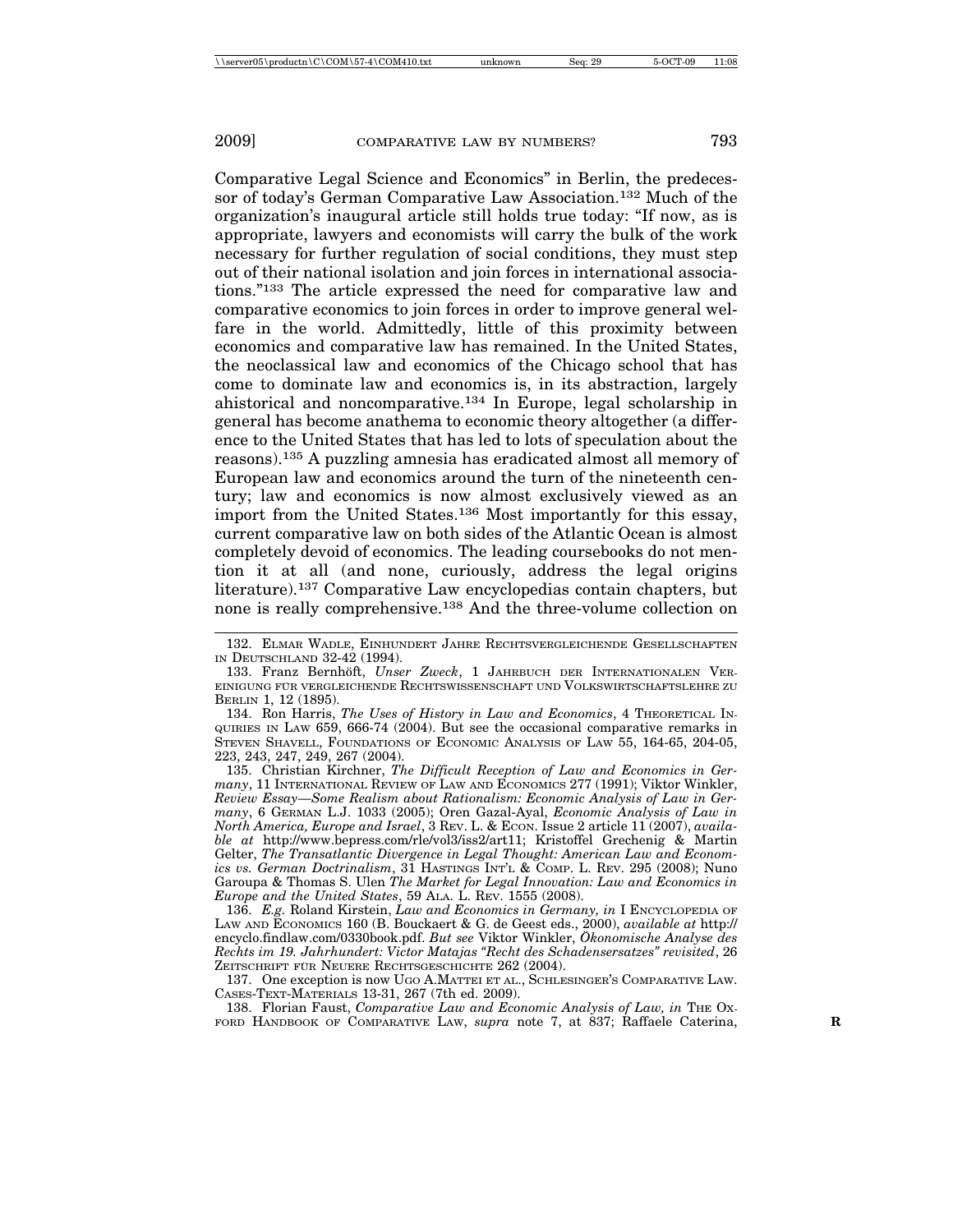"Comparative Law and Economics" (2004) is symptomatically edited by two law and economics scholars and contains mainly articles by economists<sup>139</sup>

The legal origins literature provides a welcome incentive for renewed interdisciplinarity between economics and comparative law. The previous section has shown several avenues for such fruitful interdisciplinarity. A project centered at the University of Cambridge takes such input from comparative law to heart. The project, which combines lawyers and economists, aims for better measurements of law's effect on economics by working with a more accurate understanding of laws and of functional equivalents.<sup>140</sup> And yet, ultimately economics and comparative law will likely remain separate at least to some degree. First, law remains, at some stage, too complex to be measured.141 The attraction of economics lies in the reduction of such complexity to manageable data;142 the attraction of comparative law, by contrast, lies in the emphasis that law remains, at some stage, irreducibly complex. Second, lawyer-economists tend to take an outside view of the law. Maybe this perspective need not go so far as to view law as ideology, as LLS claim. Nonetheless, the internal perspective of lawyers must likely remain inaccessible to economics as a social science interested in observable data.

This suggests that we comparative lawyers should take up the dialogue with lawyer-economists. We can and should contribute complexity and accuracy to their projects, which may help them towards a more accurate understanding on the actual operation of law and of legal transplants. In turn, we can learn from them about the measurement of empirical facts and about how to simplify and operationalize the results. Even more importantly perhaps, we can learn how to use academic findings towards influencing political and economic decisions. Our criticism of the simplicity and false reductionism of the rankings in the *Doing Business* reports misses the most important goal of these rankings: to grab attention, especially

140. Armour et al., *supra* note 16. **R**

141. Kevin E. Davis & Michael B. Kruse, *Taking the Measure of Law: The Case of the Doing Business Project*, 32 L. & SOCIAL INQ. 1095, 1104-05 (2007); Michaels, *supra* note 50, at 210-11. **R**

142. Gillian Hadfield, *The Strategy of Methodology: The Virtues of Being Reductionist for Comparative Law*, 59 U. TORONTO L.J. 223 (2009).

*Comparative Law and Economics, in* ELGAR ENCYCLOPEDIA OF COMPARATIVE LAW, *supra* note 70, at 161; Anthony Ogus, *The Economic Approach: Competition between* Legal Systems, in COMPARATIVE LAW: A HANDBOOK, *supra* note 69, at 155 (Esin Örücü & David Nelken eds., 2007). *See also* Ugo Mattei & Fabrizio Cafaggi, *Comparative Law and Economics, in* I THE NEW PALGRAVE DICTIONARY OF ECONOMICS AND THE LAW 346 (P. Newman ed., 1998); Ugo A. Mattei, Luisa Antoniolli and Andrea Rossato, *Comparative Law and Economics*, in I ENCYCLOPEDIA OF LAW AND ECONOMICS, *supra* note 136, at 505, *available at* http://encyclo.findlaw.com/0560book.pdf. **R**

<sup>139.</sup> COMPARATIVE LAW AND ECONOMICS (Gerrit De Geest & Roger Van den Bergh eds., 3 Vols., 2004).